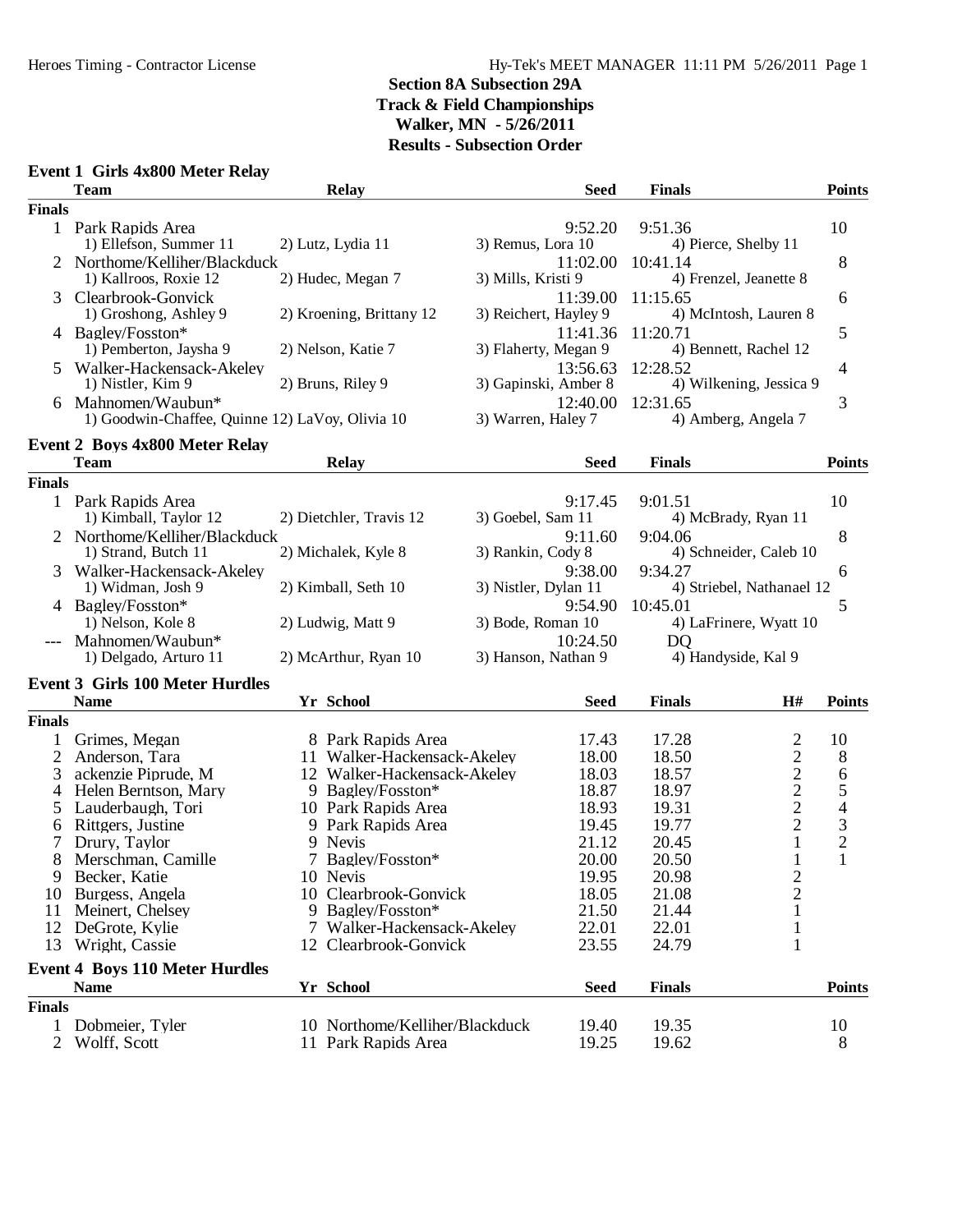| Yr School<br><b>Name</b><br><b>Seed</b><br><b>Finals</b><br>3<br>Bode, Alexi<br>18.88<br>9 Bagley/Fosston*<br>20.19<br>6<br>5<br>Fritze, Kurt<br>20.15<br>20.67<br>9 Park Rapids Area<br>4<br>$rac{4}{3}$<br>21.70<br>Schmid, Brandon<br>10 Northome/Kelliher/Blackduck<br>21.66<br>5<br>20.12<br>22.40<br>Merfeld, Kevin<br>12 Park Rapids Area<br>6<br>$\overline{2}$<br>21.70<br>24.81<br>Campbell-Eckdahl, James<br>12 Northome/Kelliher/Blackduck<br>7<br>26.57<br>$\mathbf{1}$<br>8<br>Olson, Channing<br>8 Mahnomen/Waubun*<br><b>Event 5 Girls 100 Meter Dash</b><br><b>Name</b><br>Yr School<br><b>Seed</b><br>H#<br><b>Finals</b><br><b>Finals</b><br>$\mathfrak{Z}$<br>12.32<br>10<br>Huschle, Analisa<br>12 Bagley/Fosston*<br>11.98<br>1<br>3<br>12.93<br>13.25<br>$\,8\,$<br>$\overline{2}$<br>9 Park Rapids Area<br>Vaudrin, Mady<br>3<br>3<br>13.20<br>6<br>13.46<br>Schmidt, Alyssa<br>12 Bagley/Fosston*<br>$\frac{3}{3}$<br>5<br>Walters, Paige<br>12 Nevis<br>13.10<br>13.49<br>4<br>$\overline{\mathcal{A}}$<br>8 Park Rapids Area<br>13.39<br>13.64<br>Gorder, Hannah<br>5<br>3<br>$\frac{3}{2}$<br>10 Bagley/Fosston*<br>13.28<br>13.81<br>Cosca, Courtney<br>6<br>3232222<br>7<br>13.68<br>13.84<br>Polley, Jenna<br>11 Park Rapids Area<br>$\mathbf{1}$<br>8<br>13.90<br>14.40<br>West, Ashley<br>12 Mahnomen/Waubun*<br>Lucas, Jordyn<br>7 Nevis<br>13.80<br>14.50<br>9<br>10 Mahnomen/Waubun*<br>14.13<br>14.61<br>10<br>Voss, Tori<br>10 Northome/Kelliher/Blackduck<br>14.30<br>14.92<br>Frenzel, Justine<br>11<br>12<br>14.93<br>DeGrote, Kylie<br>7 Walker-Hackensack-Akeley<br>14.80<br>14.70<br>14.97<br>13<br>Olson, Marissa<br>8 Walker-Hackensack-Akeley<br>7 Northome/Kelliher/Blackduck<br>14.70<br>15.26<br>14<br>Fahey, Rachel<br>$\mathbf{1}$<br>15 Kar, Seher<br>15.03<br>16.34<br>10 Clearbrook-Gonvick<br>16 Caballero, Valentina<br><b>Trek-North</b><br>16.08<br>16.39<br>1<br>9 Northome/Kelliher/Blackduck<br>Olson, Mailie<br>15.20<br>16.46<br>17<br>$\mathbf{1}$<br>18<br>Hedlund, Maria<br>9 Mahnomen/Waubun*<br>16.90<br>16.78<br>1<br><b>Event 6 Boys 100 Meter Dash</b><br>Yr School<br>H#<br><b>Name</b><br><b>Seed</b><br><b>Finals</b><br><b>Points</b><br><b>Finals</b><br>3<br>10<br>Goss, Mark<br>12 Bagley/Fosston*<br>11.54<br>11.92<br>$\mathbf{1}$<br>3<br>$\overline{2}$<br>12.24<br>$\,8\,$<br>Stieng, Herman<br>11.85<br>12 Park Rapids Area<br>3<br>3<br>11.90<br>12.32<br>LaVoy, Alex<br>12 Mahnomen/Waubun*<br>6<br>3<br>$\sqrt{5}$<br>11 Bagley/Fosston*<br>12.33<br>4<br>Ubert, Tommy<br>11.90<br>$\frac{3}{2}$<br>$\overline{4}$<br>12.52<br>5<br>Fritze, Brock<br>11 Park Rapids Area<br>11.90<br>$\mathfrak{Z}$<br>12.40<br>12.57<br>Damico, Anthony<br>10 Nevis<br>6<br>3<br>$\overline{2}$<br>$\tau$<br>10 Northome/Kelliher/Blackduck<br>12.65<br>Olafson, Travis<br>11.90<br>$\overline{\mathbf{c}}$<br>9 Mahnomen/Waubun*<br>12.54<br>12.76<br>$\mathbf{1}$<br>Francis, John<br>8<br>$\frac{2}{3}$<br>12.45<br>12.76<br>9<br>Zornes, Preston<br>12 Mahnomen/Waubun*<br>11.99<br>12.78<br>Fjerstad, Dylan<br>11 Bagley/Fosston*<br>10<br>12.75<br>13.21<br>Gorder, Caleb<br>9 Park Rapids Area<br>11<br>$\,1$<br>13.44<br>13.24<br>12<br>Beuning, Steven<br><b>Trek-North</b><br>$\mathbf 1$<br><b>Trek-North</b><br>13.47<br>13.47<br>13<br>Clay, Guy | Finals  (Event 4 Boys 110 Meter Hurdles) |                             |       |       |               |
|----------------------------------------------------------------------------------------------------------------------------------------------------------------------------------------------------------------------------------------------------------------------------------------------------------------------------------------------------------------------------------------------------------------------------------------------------------------------------------------------------------------------------------------------------------------------------------------------------------------------------------------------------------------------------------------------------------------------------------------------------------------------------------------------------------------------------------------------------------------------------------------------------------------------------------------------------------------------------------------------------------------------------------------------------------------------------------------------------------------------------------------------------------------------------------------------------------------------------------------------------------------------------------------------------------------------------------------------------------------------------------------------------------------------------------------------------------------------------------------------------------------------------------------------------------------------------------------------------------------------------------------------------------------------------------------------------------------------------------------------------------------------------------------------------------------------------------------------------------------------------------------------------------------------------------------------------------------------------------------------------------------------------------------------------------------------------------------------------------------------------------------------------------------------------------------------------------------------------------------------------------------------------------------------------------------------------------------------------------------------------------------------------------------------------------------------------------------------------------------------------------------------------------------------------------------------------------------------------------------------------------------------------------------------------------------------------------------------------------------------------------------------------------------------------------------------------------------------------------------------------------------------------------------------------------------------------------------------------------------------------------------------------------------------------------------------------------------------------------------------------------------------------------------------------------------------------------------------------------------------------------------------------------------------------------------------------------------|------------------------------------------|-----------------------------|-------|-------|---------------|
|                                                                                                                                                                                                                                                                                                                                                                                                                                                                                                                                                                                                                                                                                                                                                                                                                                                                                                                                                                                                                                                                                                                                                                                                                                                                                                                                                                                                                                                                                                                                                                                                                                                                                                                                                                                                                                                                                                                                                                                                                                                                                                                                                                                                                                                                                                                                                                                                                                                                                                                                                                                                                                                                                                                                                                                                                                                                                                                                                                                                                                                                                                                                                                                                                                                                                                                                        |                                          |                             |       |       | <b>Points</b> |
|                                                                                                                                                                                                                                                                                                                                                                                                                                                                                                                                                                                                                                                                                                                                                                                                                                                                                                                                                                                                                                                                                                                                                                                                                                                                                                                                                                                                                                                                                                                                                                                                                                                                                                                                                                                                                                                                                                                                                                                                                                                                                                                                                                                                                                                                                                                                                                                                                                                                                                                                                                                                                                                                                                                                                                                                                                                                                                                                                                                                                                                                                                                                                                                                                                                                                                                                        |                                          |                             |       |       |               |
|                                                                                                                                                                                                                                                                                                                                                                                                                                                                                                                                                                                                                                                                                                                                                                                                                                                                                                                                                                                                                                                                                                                                                                                                                                                                                                                                                                                                                                                                                                                                                                                                                                                                                                                                                                                                                                                                                                                                                                                                                                                                                                                                                                                                                                                                                                                                                                                                                                                                                                                                                                                                                                                                                                                                                                                                                                                                                                                                                                                                                                                                                                                                                                                                                                                                                                                                        |                                          |                             |       |       |               |
|                                                                                                                                                                                                                                                                                                                                                                                                                                                                                                                                                                                                                                                                                                                                                                                                                                                                                                                                                                                                                                                                                                                                                                                                                                                                                                                                                                                                                                                                                                                                                                                                                                                                                                                                                                                                                                                                                                                                                                                                                                                                                                                                                                                                                                                                                                                                                                                                                                                                                                                                                                                                                                                                                                                                                                                                                                                                                                                                                                                                                                                                                                                                                                                                                                                                                                                                        |                                          |                             |       |       |               |
|                                                                                                                                                                                                                                                                                                                                                                                                                                                                                                                                                                                                                                                                                                                                                                                                                                                                                                                                                                                                                                                                                                                                                                                                                                                                                                                                                                                                                                                                                                                                                                                                                                                                                                                                                                                                                                                                                                                                                                                                                                                                                                                                                                                                                                                                                                                                                                                                                                                                                                                                                                                                                                                                                                                                                                                                                                                                                                                                                                                                                                                                                                                                                                                                                                                                                                                                        |                                          |                             |       |       |               |
|                                                                                                                                                                                                                                                                                                                                                                                                                                                                                                                                                                                                                                                                                                                                                                                                                                                                                                                                                                                                                                                                                                                                                                                                                                                                                                                                                                                                                                                                                                                                                                                                                                                                                                                                                                                                                                                                                                                                                                                                                                                                                                                                                                                                                                                                                                                                                                                                                                                                                                                                                                                                                                                                                                                                                                                                                                                                                                                                                                                                                                                                                                                                                                                                                                                                                                                                        |                                          |                             |       |       |               |
|                                                                                                                                                                                                                                                                                                                                                                                                                                                                                                                                                                                                                                                                                                                                                                                                                                                                                                                                                                                                                                                                                                                                                                                                                                                                                                                                                                                                                                                                                                                                                                                                                                                                                                                                                                                                                                                                                                                                                                                                                                                                                                                                                                                                                                                                                                                                                                                                                                                                                                                                                                                                                                                                                                                                                                                                                                                                                                                                                                                                                                                                                                                                                                                                                                                                                                                                        |                                          |                             |       |       |               |
|                                                                                                                                                                                                                                                                                                                                                                                                                                                                                                                                                                                                                                                                                                                                                                                                                                                                                                                                                                                                                                                                                                                                                                                                                                                                                                                                                                                                                                                                                                                                                                                                                                                                                                                                                                                                                                                                                                                                                                                                                                                                                                                                                                                                                                                                                                                                                                                                                                                                                                                                                                                                                                                                                                                                                                                                                                                                                                                                                                                                                                                                                                                                                                                                                                                                                                                                        |                                          |                             |       |       |               |
|                                                                                                                                                                                                                                                                                                                                                                                                                                                                                                                                                                                                                                                                                                                                                                                                                                                                                                                                                                                                                                                                                                                                                                                                                                                                                                                                                                                                                                                                                                                                                                                                                                                                                                                                                                                                                                                                                                                                                                                                                                                                                                                                                                                                                                                                                                                                                                                                                                                                                                                                                                                                                                                                                                                                                                                                                                                                                                                                                                                                                                                                                                                                                                                                                                                                                                                                        |                                          |                             |       |       | <b>Points</b> |
|                                                                                                                                                                                                                                                                                                                                                                                                                                                                                                                                                                                                                                                                                                                                                                                                                                                                                                                                                                                                                                                                                                                                                                                                                                                                                                                                                                                                                                                                                                                                                                                                                                                                                                                                                                                                                                                                                                                                                                                                                                                                                                                                                                                                                                                                                                                                                                                                                                                                                                                                                                                                                                                                                                                                                                                                                                                                                                                                                                                                                                                                                                                                                                                                                                                                                                                                        |                                          |                             |       |       |               |
|                                                                                                                                                                                                                                                                                                                                                                                                                                                                                                                                                                                                                                                                                                                                                                                                                                                                                                                                                                                                                                                                                                                                                                                                                                                                                                                                                                                                                                                                                                                                                                                                                                                                                                                                                                                                                                                                                                                                                                                                                                                                                                                                                                                                                                                                                                                                                                                                                                                                                                                                                                                                                                                                                                                                                                                                                                                                                                                                                                                                                                                                                                                                                                                                                                                                                                                                        |                                          |                             |       |       |               |
|                                                                                                                                                                                                                                                                                                                                                                                                                                                                                                                                                                                                                                                                                                                                                                                                                                                                                                                                                                                                                                                                                                                                                                                                                                                                                                                                                                                                                                                                                                                                                                                                                                                                                                                                                                                                                                                                                                                                                                                                                                                                                                                                                                                                                                                                                                                                                                                                                                                                                                                                                                                                                                                                                                                                                                                                                                                                                                                                                                                                                                                                                                                                                                                                                                                                                                                                        |                                          |                             |       |       |               |
|                                                                                                                                                                                                                                                                                                                                                                                                                                                                                                                                                                                                                                                                                                                                                                                                                                                                                                                                                                                                                                                                                                                                                                                                                                                                                                                                                                                                                                                                                                                                                                                                                                                                                                                                                                                                                                                                                                                                                                                                                                                                                                                                                                                                                                                                                                                                                                                                                                                                                                                                                                                                                                                                                                                                                                                                                                                                                                                                                                                                                                                                                                                                                                                                                                                                                                                                        |                                          |                             |       |       |               |
|                                                                                                                                                                                                                                                                                                                                                                                                                                                                                                                                                                                                                                                                                                                                                                                                                                                                                                                                                                                                                                                                                                                                                                                                                                                                                                                                                                                                                                                                                                                                                                                                                                                                                                                                                                                                                                                                                                                                                                                                                                                                                                                                                                                                                                                                                                                                                                                                                                                                                                                                                                                                                                                                                                                                                                                                                                                                                                                                                                                                                                                                                                                                                                                                                                                                                                                                        |                                          |                             |       |       |               |
|                                                                                                                                                                                                                                                                                                                                                                                                                                                                                                                                                                                                                                                                                                                                                                                                                                                                                                                                                                                                                                                                                                                                                                                                                                                                                                                                                                                                                                                                                                                                                                                                                                                                                                                                                                                                                                                                                                                                                                                                                                                                                                                                                                                                                                                                                                                                                                                                                                                                                                                                                                                                                                                                                                                                                                                                                                                                                                                                                                                                                                                                                                                                                                                                                                                                                                                                        |                                          |                             |       |       |               |
|                                                                                                                                                                                                                                                                                                                                                                                                                                                                                                                                                                                                                                                                                                                                                                                                                                                                                                                                                                                                                                                                                                                                                                                                                                                                                                                                                                                                                                                                                                                                                                                                                                                                                                                                                                                                                                                                                                                                                                                                                                                                                                                                                                                                                                                                                                                                                                                                                                                                                                                                                                                                                                                                                                                                                                                                                                                                                                                                                                                                                                                                                                                                                                                                                                                                                                                                        |                                          |                             |       |       |               |
|                                                                                                                                                                                                                                                                                                                                                                                                                                                                                                                                                                                                                                                                                                                                                                                                                                                                                                                                                                                                                                                                                                                                                                                                                                                                                                                                                                                                                                                                                                                                                                                                                                                                                                                                                                                                                                                                                                                                                                                                                                                                                                                                                                                                                                                                                                                                                                                                                                                                                                                                                                                                                                                                                                                                                                                                                                                                                                                                                                                                                                                                                                                                                                                                                                                                                                                                        |                                          |                             |       |       |               |
|                                                                                                                                                                                                                                                                                                                                                                                                                                                                                                                                                                                                                                                                                                                                                                                                                                                                                                                                                                                                                                                                                                                                                                                                                                                                                                                                                                                                                                                                                                                                                                                                                                                                                                                                                                                                                                                                                                                                                                                                                                                                                                                                                                                                                                                                                                                                                                                                                                                                                                                                                                                                                                                                                                                                                                                                                                                                                                                                                                                                                                                                                                                                                                                                                                                                                                                                        |                                          |                             |       |       |               |
|                                                                                                                                                                                                                                                                                                                                                                                                                                                                                                                                                                                                                                                                                                                                                                                                                                                                                                                                                                                                                                                                                                                                                                                                                                                                                                                                                                                                                                                                                                                                                                                                                                                                                                                                                                                                                                                                                                                                                                                                                                                                                                                                                                                                                                                                                                                                                                                                                                                                                                                                                                                                                                                                                                                                                                                                                                                                                                                                                                                                                                                                                                                                                                                                                                                                                                                                        |                                          |                             |       |       |               |
|                                                                                                                                                                                                                                                                                                                                                                                                                                                                                                                                                                                                                                                                                                                                                                                                                                                                                                                                                                                                                                                                                                                                                                                                                                                                                                                                                                                                                                                                                                                                                                                                                                                                                                                                                                                                                                                                                                                                                                                                                                                                                                                                                                                                                                                                                                                                                                                                                                                                                                                                                                                                                                                                                                                                                                                                                                                                                                                                                                                                                                                                                                                                                                                                                                                                                                                                        |                                          |                             |       |       |               |
|                                                                                                                                                                                                                                                                                                                                                                                                                                                                                                                                                                                                                                                                                                                                                                                                                                                                                                                                                                                                                                                                                                                                                                                                                                                                                                                                                                                                                                                                                                                                                                                                                                                                                                                                                                                                                                                                                                                                                                                                                                                                                                                                                                                                                                                                                                                                                                                                                                                                                                                                                                                                                                                                                                                                                                                                                                                                                                                                                                                                                                                                                                                                                                                                                                                                                                                                        |                                          |                             |       |       |               |
|                                                                                                                                                                                                                                                                                                                                                                                                                                                                                                                                                                                                                                                                                                                                                                                                                                                                                                                                                                                                                                                                                                                                                                                                                                                                                                                                                                                                                                                                                                                                                                                                                                                                                                                                                                                                                                                                                                                                                                                                                                                                                                                                                                                                                                                                                                                                                                                                                                                                                                                                                                                                                                                                                                                                                                                                                                                                                                                                                                                                                                                                                                                                                                                                                                                                                                                                        |                                          |                             |       |       |               |
|                                                                                                                                                                                                                                                                                                                                                                                                                                                                                                                                                                                                                                                                                                                                                                                                                                                                                                                                                                                                                                                                                                                                                                                                                                                                                                                                                                                                                                                                                                                                                                                                                                                                                                                                                                                                                                                                                                                                                                                                                                                                                                                                                                                                                                                                                                                                                                                                                                                                                                                                                                                                                                                                                                                                                                                                                                                                                                                                                                                                                                                                                                                                                                                                                                                                                                                                        |                                          |                             |       |       |               |
|                                                                                                                                                                                                                                                                                                                                                                                                                                                                                                                                                                                                                                                                                                                                                                                                                                                                                                                                                                                                                                                                                                                                                                                                                                                                                                                                                                                                                                                                                                                                                                                                                                                                                                                                                                                                                                                                                                                                                                                                                                                                                                                                                                                                                                                                                                                                                                                                                                                                                                                                                                                                                                                                                                                                                                                                                                                                                                                                                                                                                                                                                                                                                                                                                                                                                                                                        |                                          |                             |       |       |               |
|                                                                                                                                                                                                                                                                                                                                                                                                                                                                                                                                                                                                                                                                                                                                                                                                                                                                                                                                                                                                                                                                                                                                                                                                                                                                                                                                                                                                                                                                                                                                                                                                                                                                                                                                                                                                                                                                                                                                                                                                                                                                                                                                                                                                                                                                                                                                                                                                                                                                                                                                                                                                                                                                                                                                                                                                                                                                                                                                                                                                                                                                                                                                                                                                                                                                                                                                        |                                          |                             |       |       |               |
|                                                                                                                                                                                                                                                                                                                                                                                                                                                                                                                                                                                                                                                                                                                                                                                                                                                                                                                                                                                                                                                                                                                                                                                                                                                                                                                                                                                                                                                                                                                                                                                                                                                                                                                                                                                                                                                                                                                                                                                                                                                                                                                                                                                                                                                                                                                                                                                                                                                                                                                                                                                                                                                                                                                                                                                                                                                                                                                                                                                                                                                                                                                                                                                                                                                                                                                                        |                                          |                             |       |       |               |
|                                                                                                                                                                                                                                                                                                                                                                                                                                                                                                                                                                                                                                                                                                                                                                                                                                                                                                                                                                                                                                                                                                                                                                                                                                                                                                                                                                                                                                                                                                                                                                                                                                                                                                                                                                                                                                                                                                                                                                                                                                                                                                                                                                                                                                                                                                                                                                                                                                                                                                                                                                                                                                                                                                                                                                                                                                                                                                                                                                                                                                                                                                                                                                                                                                                                                                                                        |                                          |                             |       |       |               |
|                                                                                                                                                                                                                                                                                                                                                                                                                                                                                                                                                                                                                                                                                                                                                                                                                                                                                                                                                                                                                                                                                                                                                                                                                                                                                                                                                                                                                                                                                                                                                                                                                                                                                                                                                                                                                                                                                                                                                                                                                                                                                                                                                                                                                                                                                                                                                                                                                                                                                                                                                                                                                                                                                                                                                                                                                                                                                                                                                                                                                                                                                                                                                                                                                                                                                                                                        |                                          |                             |       |       |               |
|                                                                                                                                                                                                                                                                                                                                                                                                                                                                                                                                                                                                                                                                                                                                                                                                                                                                                                                                                                                                                                                                                                                                                                                                                                                                                                                                                                                                                                                                                                                                                                                                                                                                                                                                                                                                                                                                                                                                                                                                                                                                                                                                                                                                                                                                                                                                                                                                                                                                                                                                                                                                                                                                                                                                                                                                                                                                                                                                                                                                                                                                                                                                                                                                                                                                                                                                        |                                          |                             |       |       |               |
|                                                                                                                                                                                                                                                                                                                                                                                                                                                                                                                                                                                                                                                                                                                                                                                                                                                                                                                                                                                                                                                                                                                                                                                                                                                                                                                                                                                                                                                                                                                                                                                                                                                                                                                                                                                                                                                                                                                                                                                                                                                                                                                                                                                                                                                                                                                                                                                                                                                                                                                                                                                                                                                                                                                                                                                                                                                                                                                                                                                                                                                                                                                                                                                                                                                                                                                                        |                                          |                             |       |       |               |
|                                                                                                                                                                                                                                                                                                                                                                                                                                                                                                                                                                                                                                                                                                                                                                                                                                                                                                                                                                                                                                                                                                                                                                                                                                                                                                                                                                                                                                                                                                                                                                                                                                                                                                                                                                                                                                                                                                                                                                                                                                                                                                                                                                                                                                                                                                                                                                                                                                                                                                                                                                                                                                                                                                                                                                                                                                                                                                                                                                                                                                                                                                                                                                                                                                                                                                                                        |                                          |                             |       |       |               |
|                                                                                                                                                                                                                                                                                                                                                                                                                                                                                                                                                                                                                                                                                                                                                                                                                                                                                                                                                                                                                                                                                                                                                                                                                                                                                                                                                                                                                                                                                                                                                                                                                                                                                                                                                                                                                                                                                                                                                                                                                                                                                                                                                                                                                                                                                                                                                                                                                                                                                                                                                                                                                                                                                                                                                                                                                                                                                                                                                                                                                                                                                                                                                                                                                                                                                                                                        |                                          |                             |       |       |               |
|                                                                                                                                                                                                                                                                                                                                                                                                                                                                                                                                                                                                                                                                                                                                                                                                                                                                                                                                                                                                                                                                                                                                                                                                                                                                                                                                                                                                                                                                                                                                                                                                                                                                                                                                                                                                                                                                                                                                                                                                                                                                                                                                                                                                                                                                                                                                                                                                                                                                                                                                                                                                                                                                                                                                                                                                                                                                                                                                                                                                                                                                                                                                                                                                                                                                                                                                        |                                          |                             |       |       |               |
|                                                                                                                                                                                                                                                                                                                                                                                                                                                                                                                                                                                                                                                                                                                                                                                                                                                                                                                                                                                                                                                                                                                                                                                                                                                                                                                                                                                                                                                                                                                                                                                                                                                                                                                                                                                                                                                                                                                                                                                                                                                                                                                                                                                                                                                                                                                                                                                                                                                                                                                                                                                                                                                                                                                                                                                                                                                                                                                                                                                                                                                                                                                                                                                                                                                                                                                                        |                                          |                             |       |       |               |
|                                                                                                                                                                                                                                                                                                                                                                                                                                                                                                                                                                                                                                                                                                                                                                                                                                                                                                                                                                                                                                                                                                                                                                                                                                                                                                                                                                                                                                                                                                                                                                                                                                                                                                                                                                                                                                                                                                                                                                                                                                                                                                                                                                                                                                                                                                                                                                                                                                                                                                                                                                                                                                                                                                                                                                                                                                                                                                                                                                                                                                                                                                                                                                                                                                                                                                                                        |                                          |                             |       |       |               |
|                                                                                                                                                                                                                                                                                                                                                                                                                                                                                                                                                                                                                                                                                                                                                                                                                                                                                                                                                                                                                                                                                                                                                                                                                                                                                                                                                                                                                                                                                                                                                                                                                                                                                                                                                                                                                                                                                                                                                                                                                                                                                                                                                                                                                                                                                                                                                                                                                                                                                                                                                                                                                                                                                                                                                                                                                                                                                                                                                                                                                                                                                                                                                                                                                                                                                                                                        |                                          |                             |       |       |               |
|                                                                                                                                                                                                                                                                                                                                                                                                                                                                                                                                                                                                                                                                                                                                                                                                                                                                                                                                                                                                                                                                                                                                                                                                                                                                                                                                                                                                                                                                                                                                                                                                                                                                                                                                                                                                                                                                                                                                                                                                                                                                                                                                                                                                                                                                                                                                                                                                                                                                                                                                                                                                                                                                                                                                                                                                                                                                                                                                                                                                                                                                                                                                                                                                                                                                                                                                        |                                          |                             |       |       |               |
|                                                                                                                                                                                                                                                                                                                                                                                                                                                                                                                                                                                                                                                                                                                                                                                                                                                                                                                                                                                                                                                                                                                                                                                                                                                                                                                                                                                                                                                                                                                                                                                                                                                                                                                                                                                                                                                                                                                                                                                                                                                                                                                                                                                                                                                                                                                                                                                                                                                                                                                                                                                                                                                                                                                                                                                                                                                                                                                                                                                                                                                                                                                                                                                                                                                                                                                                        |                                          |                             |       |       |               |
|                                                                                                                                                                                                                                                                                                                                                                                                                                                                                                                                                                                                                                                                                                                                                                                                                                                                                                                                                                                                                                                                                                                                                                                                                                                                                                                                                                                                                                                                                                                                                                                                                                                                                                                                                                                                                                                                                                                                                                                                                                                                                                                                                                                                                                                                                                                                                                                                                                                                                                                                                                                                                                                                                                                                                                                                                                                                                                                                                                                                                                                                                                                                                                                                                                                                                                                                        |                                          |                             |       |       |               |
|                                                                                                                                                                                                                                                                                                                                                                                                                                                                                                                                                                                                                                                                                                                                                                                                                                                                                                                                                                                                                                                                                                                                                                                                                                                                                                                                                                                                                                                                                                                                                                                                                                                                                                                                                                                                                                                                                                                                                                                                                                                                                                                                                                                                                                                                                                                                                                                                                                                                                                                                                                                                                                                                                                                                                                                                                                                                                                                                                                                                                                                                                                                                                                                                                                                                                                                                        |                                          |                             |       |       |               |
|                                                                                                                                                                                                                                                                                                                                                                                                                                                                                                                                                                                                                                                                                                                                                                                                                                                                                                                                                                                                                                                                                                                                                                                                                                                                                                                                                                                                                                                                                                                                                                                                                                                                                                                                                                                                                                                                                                                                                                                                                                                                                                                                                                                                                                                                                                                                                                                                                                                                                                                                                                                                                                                                                                                                                                                                                                                                                                                                                                                                                                                                                                                                                                                                                                                                                                                                        |                                          |                             |       |       |               |
|                                                                                                                                                                                                                                                                                                                                                                                                                                                                                                                                                                                                                                                                                                                                                                                                                                                                                                                                                                                                                                                                                                                                                                                                                                                                                                                                                                                                                                                                                                                                                                                                                                                                                                                                                                                                                                                                                                                                                                                                                                                                                                                                                                                                                                                                                                                                                                                                                                                                                                                                                                                                                                                                                                                                                                                                                                                                                                                                                                                                                                                                                                                                                                                                                                                                                                                                        |                                          |                             |       |       |               |
|                                                                                                                                                                                                                                                                                                                                                                                                                                                                                                                                                                                                                                                                                                                                                                                                                                                                                                                                                                                                                                                                                                                                                                                                                                                                                                                                                                                                                                                                                                                                                                                                                                                                                                                                                                                                                                                                                                                                                                                                                                                                                                                                                                                                                                                                                                                                                                                                                                                                                                                                                                                                                                                                                                                                                                                                                                                                                                                                                                                                                                                                                                                                                                                                                                                                                                                                        |                                          |                             |       |       |               |
|                                                                                                                                                                                                                                                                                                                                                                                                                                                                                                                                                                                                                                                                                                                                                                                                                                                                                                                                                                                                                                                                                                                                                                                                                                                                                                                                                                                                                                                                                                                                                                                                                                                                                                                                                                                                                                                                                                                                                                                                                                                                                                                                                                                                                                                                                                                                                                                                                                                                                                                                                                                                                                                                                                                                                                                                                                                                                                                                                                                                                                                                                                                                                                                                                                                                                                                                        |                                          |                             |       |       |               |
| 14<br>Rahier, Eli<br>8                                                                                                                                                                                                                                                                                                                                                                                                                                                                                                                                                                                                                                                                                                                                                                                                                                                                                                                                                                                                                                                                                                                                                                                                                                                                                                                                                                                                                                                                                                                                                                                                                                                                                                                                                                                                                                                                                                                                                                                                                                                                                                                                                                                                                                                                                                                                                                                                                                                                                                                                                                                                                                                                                                                                                                                                                                                                                                                                                                                                                                                                                                                                                                                                                                                                                                                 |                                          | Northome/Kelliher/Blackduck | 12.30 | 13.54 |               |
| 13.00<br>Garcia, Raul<br>9 Walker-Hackensack-Akeley<br>14.51<br>15                                                                                                                                                                                                                                                                                                                                                                                                                                                                                                                                                                                                                                                                                                                                                                                                                                                                                                                                                                                                                                                                                                                                                                                                                                                                                                                                                                                                                                                                                                                                                                                                                                                                                                                                                                                                                                                                                                                                                                                                                                                                                                                                                                                                                                                                                                                                                                                                                                                                                                                                                                                                                                                                                                                                                                                                                                                                                                                                                                                                                                                                                                                                                                                                                                                                     |                                          |                             |       |       |               |
| $\frac{2}{2}$<br>13.00<br>14.52<br>Dehart, Brody<br>9 Walker-Hackensack-Akeley<br>16                                                                                                                                                                                                                                                                                                                                                                                                                                                                                                                                                                                                                                                                                                                                                                                                                                                                                                                                                                                                                                                                                                                                                                                                                                                                                                                                                                                                                                                                                                                                                                                                                                                                                                                                                                                                                                                                                                                                                                                                                                                                                                                                                                                                                                                                                                                                                                                                                                                                                                                                                                                                                                                                                                                                                                                                                                                                                                                                                                                                                                                                                                                                                                                                                                                   |                                          |                             |       |       |               |
| Weidenborner, Cyril<br>10 Northome/Kelliher/Blackduck<br>13.90<br>1<br>17<br>14.65                                                                                                                                                                                                                                                                                                                                                                                                                                                                                                                                                                                                                                                                                                                                                                                                                                                                                                                                                                                                                                                                                                                                                                                                                                                                                                                                                                                                                                                                                                                                                                                                                                                                                                                                                                                                                                                                                                                                                                                                                                                                                                                                                                                                                                                                                                                                                                                                                                                                                                                                                                                                                                                                                                                                                                                                                                                                                                                                                                                                                                                                                                                                                                                                                                                     |                                          |                             |       |       |               |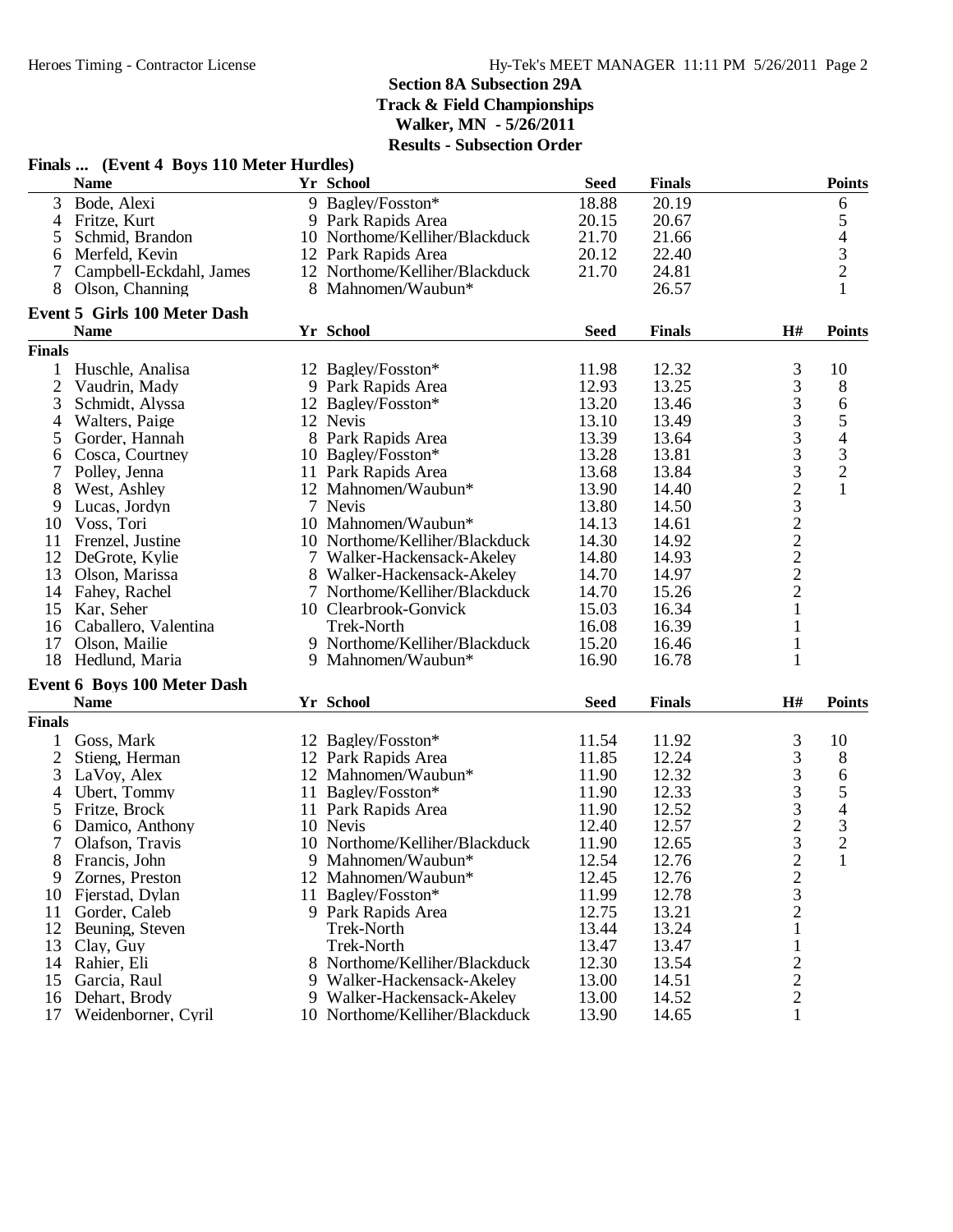### **Section 8A Subsection 29A Track & Field Championships Walker, MN - 5/26/2011**

## **Results - Subsection Order**

| Event 7 Girls 4x200 Meter Relay |  |  |  |  |
|---------------------------------|--|--|--|--|
|---------------------------------|--|--|--|--|

|               | <b>Team</b>                                             | <b>Relay</b>                  | <b>Seed</b>                         | <b>Finals</b>                        | <b>Points</b>  |
|---------------|---------------------------------------------------------|-------------------------------|-------------------------------------|--------------------------------------|----------------|
| <b>Finals</b> |                                                         |                               |                                     |                                      |                |
|               | 1 Bagley/Fosston*<br>1) Julin, Emily 12                 | 2) Cosca, Courtney 10         | 1:48.50<br>3) Schmidt, Alyssa 12    | 1:49.96<br>4) Bardwell, Lynsey 12    | 10             |
| 2             | Clearbrook-Gonvick<br>1) Burgess, Angela 10             | 2) Wagner, Brittany 10        | 1:57.10<br>3) Spray, Jessica 10     | 1:56.77<br>4) Rogstad, Whitney 12    | 8              |
|               | 3 Park Rapids Area<br>1) Grimes, Megan 8                | 2) Klingenberg, Emily 11      | 1:53.50<br>3) Mueller, Abby 7       | 1:57.32<br>4) Harshman, Sarah 7      | 6              |
|               | 4 Mahnomen/Waubun*<br>1) Voss, Tori 10                  | 2) West, Ashley 12            | 1:57.90<br>3) West, Katie 8         | 1:58.60<br>4) Bly, Brianna 7         | 5              |
| 5             | Walker-Hackensack-Akeley<br>1) Gapinski, Amber 8        | 2) Bruns, Hailey 8            | 2:03.37<br>3) Bruns, Riley 9        | 2:01.05<br>4) Wilkening, Jessica 9   | 4              |
|               | 6 Northome/Kelliher/Blackduck<br>1) Frenzel, Justine 10 | 2) Fahey, Rachel 7            | 2:04.70<br>3) Frenzel, Cathy 12     | 2:04.49<br>4) Weidenborner, Teresa 8 | 3              |
|               | Trek-North<br>1) Daly, Delany                           | 2) Roy, Kaija                 | 2:03.00<br>3) Caballero, Valentina  | 2:04.97<br>4) Hawkins, Maddy         | 2              |
|               | <b>Event 8 Boys 4x200 Meter Relay</b>                   |                               |                                     |                                      |                |
|               | <b>Team</b>                                             | <b>Relay</b>                  | <b>Seed</b>                         | <b>Finals</b>                        | <b>Points</b>  |
| <b>Finals</b> |                                                         |                               |                                     |                                      |                |
|               | 1 Nevis<br>1) Keezer, Stephen 12                        | 2) Gustafson, Matt 11         | 1:34.96<br>3) Anglin, Shawn 12      | 1:35.04<br>4) Howes, Sean 12         | 10             |
|               | Bagley/Fosston*<br>1) Bellefy, Austin 11                | 2) Thorson, Logan 9           | 1:36.50<br>3) George, Tyler 11      | 1:36.55<br>4) Goss, Mark 12          | 8              |
|               | Northome/Kelliher/Blackduck<br>1) Olafson, Travis 10    | 2) Jedlicka, Matt 10          | 1:36.40<br>3) Shaughnessy, Keith 10 | 1:38.53<br>4) Burtard, Zeke 12       | 6              |
|               | 4 Walker-Hackensack-Akeley<br>1) Weidenborner, Ram 9    | 2) Peterson, Jonathon 10      | 1:40.44<br>3) Ovitt, Dustin 9       | 1:41.10<br>4) Josephson, Tanner 11   | 5              |
| 5             | Clearbrook-Gonvick<br>1) Nelson, Thomas 11              | 2) Shaver, Brandon 11         | 3) Lene, Brady 11                   | 1:43.43<br>4) Cornell, Chase 12      | 4              |
|               | 6 Mahnomen/Waubun*<br>1) Krebsbach, Trevor 9            | 2) Zornes, Preston 12         | 1:44.98<br>3) Francis, John 9       | 1:44.32<br>4) Bjorge, Bob $9$        | 3              |
|               | 7 Park Rapids Area<br>1) Tretbar, Cole 11               | 2) Fritze, Kurt 9             | 1:43.55<br>3) Borger, Robert 11     | 1:44.79<br>4) Gorder, Caleb 9        | 2              |
|               | Event 9 Girls 1600 Meter Run                            |                               |                                     |                                      |                |
|               | <b>Name</b>                                             | Yr School                     | <b>Seed</b>                         | <b>Finals</b>                        | <b>Points</b>  |
| <b>Finals</b> |                                                         |                               |                                     |                                      |                |
|               | Lutz, Lydia                                             | 11 Park Rapids Area           | 5:31.70                             | 5:31.28                              | 10             |
|               | Carlson, Marissa                                        | 8 Bagley/Fosston*             | 5:51.70                             | 5:47.30                              | 8              |
|               | 3 Erickson, Katherine                                   | 10 Park Rapids Area           | 6:08.20                             | 5:58.39                              | 6              |
| 4             | Hilmanowski, Kaylee                                     | 10 Park Rapids Area           | 6:04.40                             | 5:58.39                              | 5              |
| 5             | Hamrin, Sarah                                           | <b>Trek-North</b>             | 6:13.00                             | 5:59.76                              | 4              |
| 6             | Widman, Emily                                           | 7 Walker-Hackensack-Akeley    | 6:02.30                             | 6:13.77                              | 3              |
|               | Groshong, Ashley                                        | 9 Clearbrook-Gonvick          | 6:29.50                             | 6:30.45                              | $\overline{c}$ |
| 8             | Hudec, Megan                                            | 7 Northome/Kelliher/Blackduck | 6:46.50                             | 6:31.52                              | $\mathbf{1}$   |
| 9             | Marty, Hannah                                           | <b>Trek-North</b>             | 6:42.00                             | 6:50.41                              |                |
| 10            | Roy, Kaija                                              | Trek-North                    | 6:28.00                             | 7:01.82                              |                |
| 11            | Hjelseth, Mattie                                        | 10 Nevis                      | 6:59.99                             | 7:10.34                              |                |
| 12            | Nistler, Kim                                            | 9 Walker-Hackensack-Akeley    | 7:00.40                             | 7:17.07                              |                |
| 13            | Murray, Kelsie                                          | 8 Northome/Kelliher/Blackduck | 7:10.00                             | 7:28.21                              |                |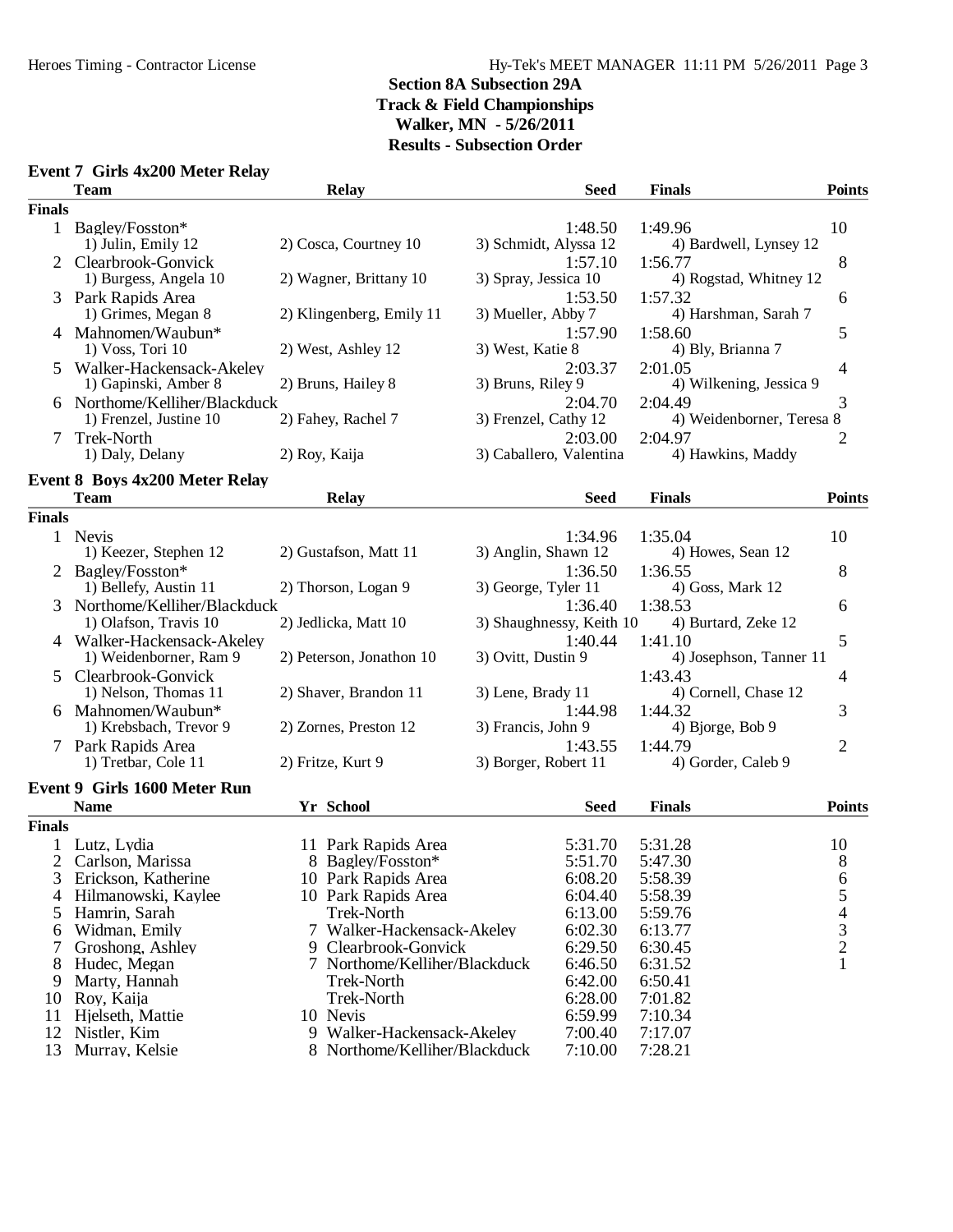|                | Finals  (Event 9 Girls 1600 Meter Run) |                                |                           |             |                           |                                            |
|----------------|----------------------------------------|--------------------------------|---------------------------|-------------|---------------------------|--------------------------------------------|
|                | <b>Name</b>                            | Yr School                      |                           | <b>Seed</b> | <b>Finals</b>             | <b>Points</b>                              |
|                | 14 Lievsay, Shadow                     | 7 Northome/Kelliher/Blackduck  |                           | 7:15.80     | 7:32.78                   |                                            |
|                | Event 10 Boys 1600 Meter Run           |                                |                           |             |                           |                                            |
|                | <b>Name</b>                            | Yr School                      |                           | <b>Seed</b> | <b>Finals</b>             | <b>Points</b>                              |
| <b>Finals</b>  |                                        |                                |                           |             |                           |                                            |
| $\mathbf 1$    | Schuldt, Bryon                         | 11 Nevis                       |                           | 4:36.84     | 4:50.67                   | 10                                         |
| $\mathfrak{2}$ | Davies, Wesley                         | 10 Bagley/Fosston*             |                           | 4:58.90     | 4:56.81                   | 8                                          |
| 3              | Biberg, Charles                        | 12 Northome/Kelliher/Blackduck |                           | 4:57.80     | 4:58.89                   | $\sqrt{6}$                                 |
| 4              | Strand, Butch                          | 11 Northome/Kelliher/Blackduck |                           | 5:05.00     | 5:00.19                   | $\mathfrak s$                              |
| 5              | Mendieta, Alex                         | <b>Trek-North</b>              |                           | 5:08.00     | 5:02.81                   |                                            |
| 6              | Mendieta, Anthony                      | Trek-North                     |                           | 5:15.00     | 5:07.12                   | $\begin{array}{c} 4 \\ 3 \\ 2 \end{array}$ |
| 7              | Widman, Josh                           | 9 Walker-Hackensack-Akeley     |                           | 5:15.00     | 5:07.64                   |                                            |
| 8              | Kimball, Taylor                        | 12 Park Rapids Area            |                           | 5:15.45     | 5:09.92                   | $\mathbf{1}$                               |
| 9              | Waggoner, Jacob                        | 10 Park Rapids Area            |                           | 5:25.25     | 5:10.74                   |                                            |
| 10             | Brinkman, Derek                        | 12 Bagley/Fosston*             |                           | 5:17.00     | 5:18.50                   |                                            |
| 11             | Merfeld, Kevin                         | 12 Park Rapids Area            |                           | 5:30.29     | 5:19.12                   |                                            |
| 12             | Bode, Roman                            | 10 Bagley/Fosston*             |                           | 6:08.00     | 5:43.08                   |                                            |
| 13             | Pavek, Tommy                           | 7 Mahnomen/Waubun*             |                           | 6:05.00     | 5:55.25                   |                                            |
|                | 14 Bisek, Mike                         | 7 Mahnomen/Waubun*             |                           | 6:03.01     | 5:56.10                   |                                            |
|                | Event 11 Girls 4x100 Meter Relay       |                                |                           |             |                           |                                            |
|                | <b>Team</b>                            | Relay                          |                           | <b>Seed</b> | <b>Finals</b>             | <b>Points</b>                              |
| <b>Finals</b>  |                                        |                                |                           |             |                           |                                            |
|                | 1 Park Rapids Area                     |                                |                           | 53.78       | 51.88                     | 10                                         |
|                | 1) Gorder, Hannah 8                    | 2) Polley, Jenna 11            | 3) Bateman, Grace 10      |             | 4) Vaudrin, Mady 9        |                                            |
|                | 2 Bagley/Fosston*                      |                                |                           | 52.43       | 52.38                     | 8                                          |
|                | 1) Julin, Emily 12                     | 2) Cosca, Courtney 10          | 3) Schmidt, Alyssa 12     |             | 4) Bardwell, Lynsey 12    |                                            |
| 3              | Clearbrook-Gonvick                     |                                |                           | 55.09       | 54.99                     | 6                                          |
|                | 1) Burgess, Angela 10                  | 2) Letford, Annika 12          | 3) Spray, Jessica 10      |             | 4) Rogstad, Whitney 12    |                                            |
|                | 4 Mahnomen/Waubun*                     |                                |                           | 56.20       | 55.31                     | 5                                          |
|                | $1) V$ oss, Tori $10$                  | 2) Bly, Brianna 7              | 3) West, Katie 8          |             | 4) West, Ashley 12        |                                            |
|                | Northome/Kelliher/Blackduck            |                                |                           | 58.60       | 58.00                     | 4                                          |
|                | 1) Frenzel, Justine 10                 | 2) Frenzel, Cathy 12           | 3) Weidenborner, Teresa 8 |             | 4) Weidenborner, Tonya 12 |                                            |
| 6              | Walker-Hackensack-Akeley               |                                |                           | 57.00       | 58.86                     | 3                                          |
|                | 1) Olson, Marissa 8                    | 2) Bruns, Riley 9              | 3) Bruns, Hailey 8        |             | 4) Wilkening, Jessica 9   |                                            |
|                |                                        |                                |                           |             |                           |                                            |
|                | Event 12 Boys 4x100 Meter Relay        |                                |                           |             |                           |                                            |
|                | <b>Team</b>                            | Relay                          |                           | <b>Seed</b> | <b>Finals</b>             | <b>Points</b>                              |
| <b>Finals</b>  |                                        |                                |                           |             |                           |                                            |
| 1              | Nevis                                  |                                |                           | 45.85       | 45.93                     | 10                                         |
|                | 1) Keezer, Stephen 12                  | 2) Gustafson, Matt 11          | 3) Anglin, Shawn 12       |             | 4) Howes, Sean 12         |                                            |
|                | 2 Bagley/Fosston*                      |                                |                           | 47.19       | 47.19                     | 8                                          |
|                | 1) Bellefy, Austin 11                  | 2) Fjerstad, Dylan 11          | 3) Thorson, Logan 9       |             | 4) Goss, Mark 12          |                                            |
| 3.             | Northome/Kelliher/Blackduck            |                                |                           | 49.11       | 49.58                     | 6                                          |
|                | 1) Schmid, Brandon 10                  | 2) Olafson, Travis 10          | 3) Jedlicka, Matt 10      |             | 4) Burtard, Zeke 12       |                                            |
|                | 4 Mahnomen/Waubun*                     | 2) Headstrom, Jake 10          |                           | 49.88       | 50.44                     | 5                                          |
|                | 1) Francis, John 9                     |                                | 3) Bjorge, Bob 9          |             | 4) Reitan, Austin 9       |                                            |
|                | 5 Park Rapids Area                     |                                |                           | 53.25       | 55.38                     | 4                                          |
|                | 1) Gorder, Caleb 9                     | 2) Hensel, Isaiah 9            | 3) McBrady, Ryan 11       |             | 4) Shultz, Nick 10        |                                            |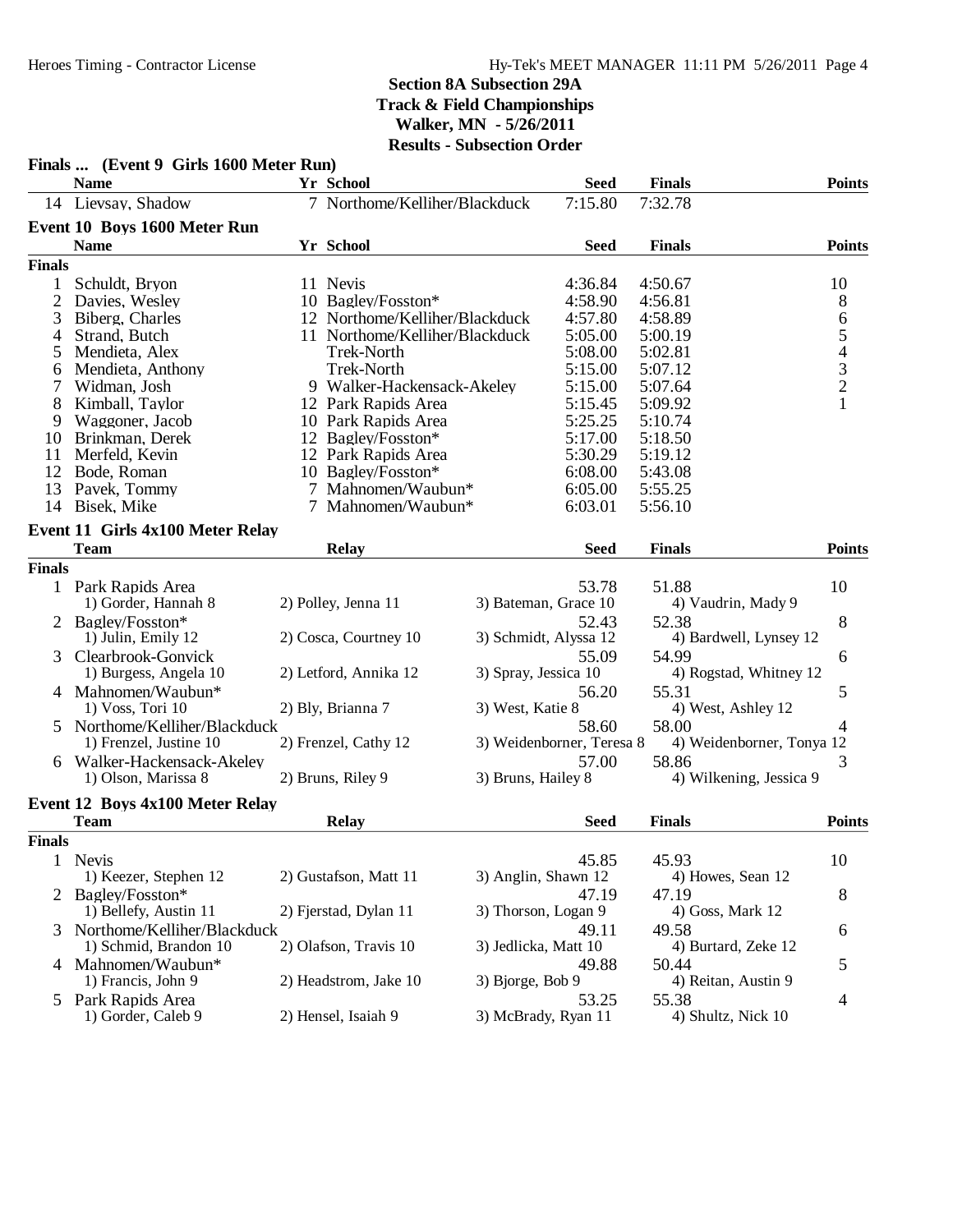|               | Event 13 Girls 400 Meter Dash    |                                |             |               |                                            |                          |
|---------------|----------------------------------|--------------------------------|-------------|---------------|--------------------------------------------|--------------------------|
|               | <b>Name</b>                      | Yr School                      | <b>Seed</b> | <b>Finals</b> | H#                                         | <b>Points</b>            |
| <b>Finals</b> |                                  |                                |             |               |                                            |                          |
| 1             | Ellefson, Summer                 | 11 Park Rapids Area            | 61.34       | 60.47         |                                            | 10                       |
| 2             | Walters, Paige                   | 12 Nevis                       | 61.26       | 61.49         |                                            | $8\,$                    |
| 3             | Kennedy, Brenna                  | 11 Walker-Hackensack-Akeley    | 63.03       | 61.98         | 22222                                      | $\sqrt{6}$               |
| 4             | Hanson, Riley                    | 10 Nevis                       | 62.45       | 62.55         |                                            | 5                        |
| 5             | Klingenberg, Emily               | 11 Park Rapids Area            | 66.21       | 65.00         |                                            | $\overline{\mathcal{A}}$ |
| 6             | Mills, Kristi                    | 9 Northome/Kelliher/Blackduck  | 67.50       | 65.18         |                                            |                          |
| 7             | Balstad, Gina                    | 8 Bagley/Fosston*              | 66.30       | 65.90         | $\overline{c}$                             | $\frac{3}{2}$            |
| 8             | Dufault, Noelle                  | 7 Bagley/Fosston*              | 69.90       | 68.04         | $\overline{2}$                             | $\mathbf{1}$             |
| 9             | Huschle, Jamie                   | 7 Bagley/Fosston*              | 75.00       | 69.57         | $\mathbf{1}$                               |                          |
| 10            | Johnson, Maya                    | 7 Park Rapids Area             | 70.43       | 70.83         | $\mathbf{1}$                               |                          |
| 11            | Kallroos, Roxie                  | 12 Northome/Kelliher/Blackduck | 70.70       | 70.84         | 1                                          |                          |
|               | 12 Caballero, Valentina          | Trek-North                     | 70.00       | 71.22         |                                            |                          |
| 13            |                                  | 9 Mahnomen/Waubun*             | 77.90       | 73.40         | $\mathbf 1$<br>$\mathbf{1}$                |                          |
|               | Hedlund, Maria                   |                                |             |               |                                            |                          |
|               | Event 14 Boys 400 Meter Dash     |                                |             |               |                                            |                          |
|               | <b>Name</b>                      | Yr School                      | <b>Seed</b> | <b>Finals</b> | H#                                         | <b>Points</b>            |
| <b>Finals</b> |                                  |                                |             |               |                                            |                          |
| 1             | Stieng, Herman                   | 12 Park Rapids Area            | 52.91       | 51.83         | 2                                          | 10                       |
| 2             | Carlson, Austin                  | 9 Park Rapids Area             | 53.52       | 52.86         | $\overline{c}$                             | $8\,$                    |
| 3             | Shaughnessy, Keith               | 10 Northome/Kelliher/Blackduck | 55.20       | 53.78         |                                            | 6                        |
| 4             | LaVoy, Alex                      | 12 Mahnomen/Waubun*            | 56.01       | 54.15         | $\begin{array}{c} 2 \\ 2 \\ 2 \end{array}$ |                          |
| 5             | Geerdes, Mark                    | 9 Northome/Kelliher/Blackduck  | 58.30       | 56.85         |                                            | $\frac{5}{4}$            |
| 6             | Delgado, Arturo                  | 11 Mahnomen/Waubun*            | 58.85       | 57.10         |                                            | $\overline{\mathbf{3}}$  |
| 7             | Striebel, Nathanael              | 12 Walker-Hackensack-Akeley    | 58.00       | 58.78         | $\overline{c}$                             | $\overline{c}$           |
| 8             | Campbell-Eckdahl, James          | 12 Northome/Kelliher/Blackduck | 59.60       | 59.08         | 1                                          | $\mathbf{1}$             |
| 9             | Clay, Guy                        | <b>Trek-North</b>              | 60.50       | 59.72         | 1                                          |                          |
| 10            | Shultz, Nick                     | 10 Park Rapids Area            | 60.50       | 61.59         |                                            |                          |
| 11            | Beuning, Steven                  | Trek-North                     | 64.00       | 61.91         | 1                                          |                          |
| 12            | Cage, Walker                     | 7 Bagley/Fosston*              | 64.80       | 62.48         | 1                                          |                          |
| 13            | Larson, Louis                    | 7 Bagley/Fosston*              | 64.30       | 62.94         | $\mathbf{1}$                               |                          |
|               | 14 McArthur, Tim                 | 12 Mahnomen/Waubun*            | 59.02       | 63.41         | $\overline{2}$                             |                          |
|               |                                  |                                |             |               |                                            |                          |
|               | Event 15 Girls 300 Meter Hurdles |                                |             |               |                                            |                          |
|               | <b>Name</b>                      | Yr School                      | <b>Seed</b> | <b>Finals</b> | H#                                         | <b>Points</b>            |
| <b>Finals</b> |                                  |                                |             |               |                                            |                          |
|               | Bateman, Grace                   | 10 Park Rapids Area            | 47.21       | 48.48         | $\overline{\mathbf{c}}$                    | 10                       |
| 2             | Knight, Sarah                    | 11 Walker-Hackensack-Akeley    | 51.01       | 50.45         |                                            | 8                        |
| 3             | Grimes, Megan                    | 8 Park Rapids Area             | 49.34       | 50.80         | $\frac{2}{2}$                              | 6                        |
| 4             | Anderson, Tara                   | 11 Walker-Hackensack-Akeley    | 51.00       | 51.43         | $\overline{c}$                             | 5                        |
| 5             | ackenzie Piprude, M              | 12 Walker-Hackensack-Akeley    | 53.00       | 52.75         | $\overline{c}$                             | 4                        |
| 6             | Rittgers, Justine                | 9 Park Rapids Area             | 52.39       | 52.77         | $\overline{c}$                             | 3                        |
|               | Helen Berntson, Mary             | 9 Bagley/Fosston*              | 56.27       | 54.71         | $\overline{2}$                             | $\overline{c}$           |
| 8             | Syverson, Hailey                 | 10 Bagley/Fosston*             | 59.69       | 56.59         | 1                                          | 1                        |
| 9             | Drury, Taylor                    | 9 Nevis                        | 58.18       | 59.69         | 1                                          |                          |
| 10            | Becker, Katie                    | 10 Nevis                       | 58.52       | 60.21         | $\mathbf{1}$                               |                          |
| 11            | Meinert, Chelsey                 | 9 Bagley/Fosston*              | 61.07       | 66.14         | $\mathbf{1}$                               |                          |
|               | 12 Lievsay, Shadow               | 7 Northome/Kelliher/Blackduck  | 66.10       | 73.53         | 1                                          |                          |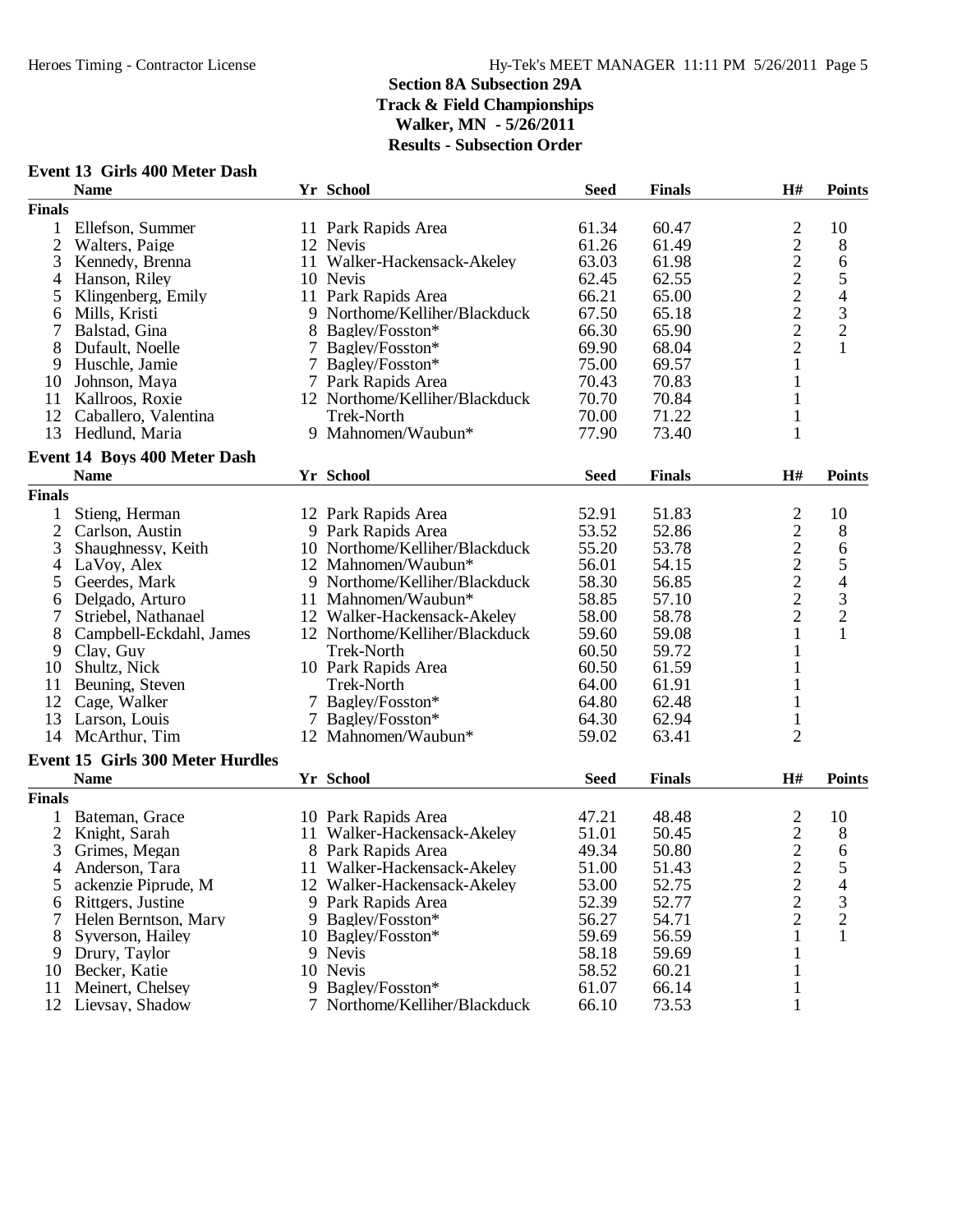## **Event 16 Boys 300 Meter Hurdles**

|                | <b>Name</b>                         |     | Yr School                      | <b>Seed</b> | <b>Finals</b> | H#             | <b>Points</b>                                   |
|----------------|-------------------------------------|-----|--------------------------------|-------------|---------------|----------------|-------------------------------------------------|
| <b>Finals</b>  |                                     |     |                                |             |               |                |                                                 |
| 1              | Howes, Sean                         |     | 12 Nevis                       | 43.85       | 44.26         |                | 10                                              |
| $\overline{2}$ | Wolff, Scott                        |     | 11 Park Rapids Area            | 46.56       | 45.29         | $\frac{2}{2}$  | 8                                               |
| 3              | Drury, Forrest                      |     | 11 Park Rapids Area            | 45.22       | 46.26         |                | 6                                               |
| 4              | Feder, Jordan                       |     | 9 Nevis                        | 48.08       | 47.11         | $\overline{c}$ | 5                                               |
| 5              | Fritze, Kurt                        |     | 9 Park Rapids Area             | 46.68       | 47.29         |                | $\overline{\mathcal{L}}$                        |
| 6              | Stewart, Tyler                      |     | 9 Walker-Hackensack-Akeley     | 48.42       | 47.89         | $\frac{2}{2}$  | 3                                               |
| 7              | Josephson, Tanner                   |     | 11 Walker-Hackensack-Akeley    | 50.00       | 49.52         | $\overline{c}$ | $\overline{c}$                                  |
| 8              | Dobmeier, Tyler                     |     | 10 Northome/Kelliher/Blackduck | 50.10       | 49.82         | $\mathbf{1}$   | $\mathbf{1}$                                    |
| 9              | Schmid, Brandon                     |     | 10 Northome/Kelliher/Blackduck | 53.90       | 50.01         | $\mathbf{1}$   |                                                 |
| 10             | Bode, Alexi                         |     | 9 Bagley/Fosston*              | 49.20       | 50.26         |                |                                                 |
| 11             | Olson, Channing                     |     | 8 Mahnomen/Waubun*             | 54.00       | 53.05         | $\frac{2}{1}$  |                                                 |
|                |                                     |     |                                |             |               |                |                                                 |
|                | <b>Event 17 Girls 800 Meter Run</b> |     |                                |             |               |                |                                                 |
|                | <b>Name</b>                         |     | Yr School                      | <b>Seed</b> | <b>Finals</b> |                | <b>Points</b>                                   |
| <b>Finals</b>  |                                     |     |                                |             |               |                |                                                 |
| 1              | Pierce, Shelby                      |     | 11 Park Rapids Area            | 2:25.58     | 2:27.71       |                | 10                                              |
| $\overline{2}$ | Gapinski, Jessica                   |     | 11 Walker-Hackensack-Akeley    | 2:31.00     | 2:29.63       |                | 8                                               |
| 3              | Remus, Lora                         |     | 10 Park Rapids Area            | 2:30.46     | 2:29.86       |                | 6                                               |
| 4              | Frenzel, Jeanette                   |     | 8 Northome/Kelliher/Blackduck  | 2:33.40     | 2:34.37       |                | 5                                               |
| 5              | Otterness, Tayah                    |     | 7 Park Rapids Area             | 2:42.35     | 2:36.57       |                |                                                 |
| 6              | Clark, Amber                        |     | 12 Nevis                       | 2:48.00     | 2:49.75       |                | $\begin{array}{c} 4 \\ 3 \\ 2 \\ 1 \end{array}$ |
| 7              | Hamrin, Sarah                       |     | <b>Trek-North</b>              | 2:53.00     | 2:50.98       |                |                                                 |
| 8              | Gapinski, Amber                     |     | 8 Walker-Hackensack-Akeley     | 2:58.00     | 2:53.31       |                |                                                 |
| 9              | Drury, Karly                        |     | 10 Nevis                       | 3:01.00     | 2:54.34       |                |                                                 |
| 10             | Kroening, Brittany                  |     | 12 Clearbrook-Gonvick          | 2:57.00     | 2:55.38       |                |                                                 |
| 11             | Reichert, Hayley                    |     | 9 Clearbrook-Gonvick           | 2:51.00     | 2:57.28       |                |                                                 |
| 12             | Nelson, Katie                       |     | 7 Bagley/Fosston*              | 2:56.50     | 2:58.86       |                |                                                 |
| 13             | Flaherty, Megan                     |     | 9 Bagley/Fosston*              | 3:04.70     | 3:01.15       |                |                                                 |
|                | 14 Lash, Hannah                     |     | <b>Trek-North</b>              | 3:03.00     | 3:03.35       |                |                                                 |
| 15             | Spaulding, Brianna                  |     | 10 Bagley/Fosston*             | 3:17.00     | 3:08.43       |                |                                                 |
| 16             | Wright, Cassie                      |     | 12 Clearbrook-Gonvick          | 3:10.00     | 3:14.92       |                |                                                 |
| 17             | Murray, Kelsie                      |     | 8 Northome/Kelliher/Blackduck  | 3:05.90     | 3:21.73       |                |                                                 |
|                | <b>Event 18 Boys 800 Meter Run</b>  |     |                                |             |               |                |                                                 |
|                | <b>Name</b>                         |     | Yr School                      | <b>Seed</b> | <b>Finals</b> |                | <b>Points</b>                                   |
| <b>Finals</b>  |                                     |     |                                |             |               |                |                                                 |
|                | Schneider, Caleb                    |     | 10 Northome/Kelliher/Blackduck | 2:10.60     | 2:07.84       |                | 10                                              |
| $\overline{2}$ | Gustafson, Matt                     |     | 11 Nevis                       | 2:14.05     | 2:09.05       |                |                                                 |
|                |                                     |     |                                |             | 2:16.25       |                | 8                                               |
| 3              | McBrady, Ryan                       |     | 11 Park Rapids Area            | 2:17.45     |               |                | 6                                               |
| 4              | Adolphson, Spencer                  |     | 9 Park Rapids Area             | 2:22.56     | 2:20.04       |                | 5                                               |
| 5              | Goebel, Sam                         |     | 11 Park Rapids Area            | 2:20.65     | 2:20.12       |                | 4                                               |
| 6              | Rankin, Cody                        |     | 8 Northome/Kelliher/Blackduck  | 2:21.00     | 2:24.28       |                | $\mathfrak{Z}$                                  |
| 7              | Ludwig, Matt                        |     | 9 Bagley/Fosston*              | 2:37.00     | 2:28.67       |                | $\overline{c}$                                  |
| 8              | Wilson, Evan                        | 11. | Walker-Hackensack-Akeley       | 2:03.20     | 2:30.17       |                | 1                                               |
| 9              | Rahier, Isaiah                      |     | 9 Northome/Kelliher/Blackduck  | 2:32.00     | 2:31.46       |                |                                                 |
| 10             | Bisek, Mike                         | 7   | Mahnomen/Waubun*               | 2:46.45     | 2:37.07       |                |                                                 |
| 11             | Nelson, Kole                        |     | 8 Bagley/Fosston*              | 2:36.00     | 2:38.58       |                |                                                 |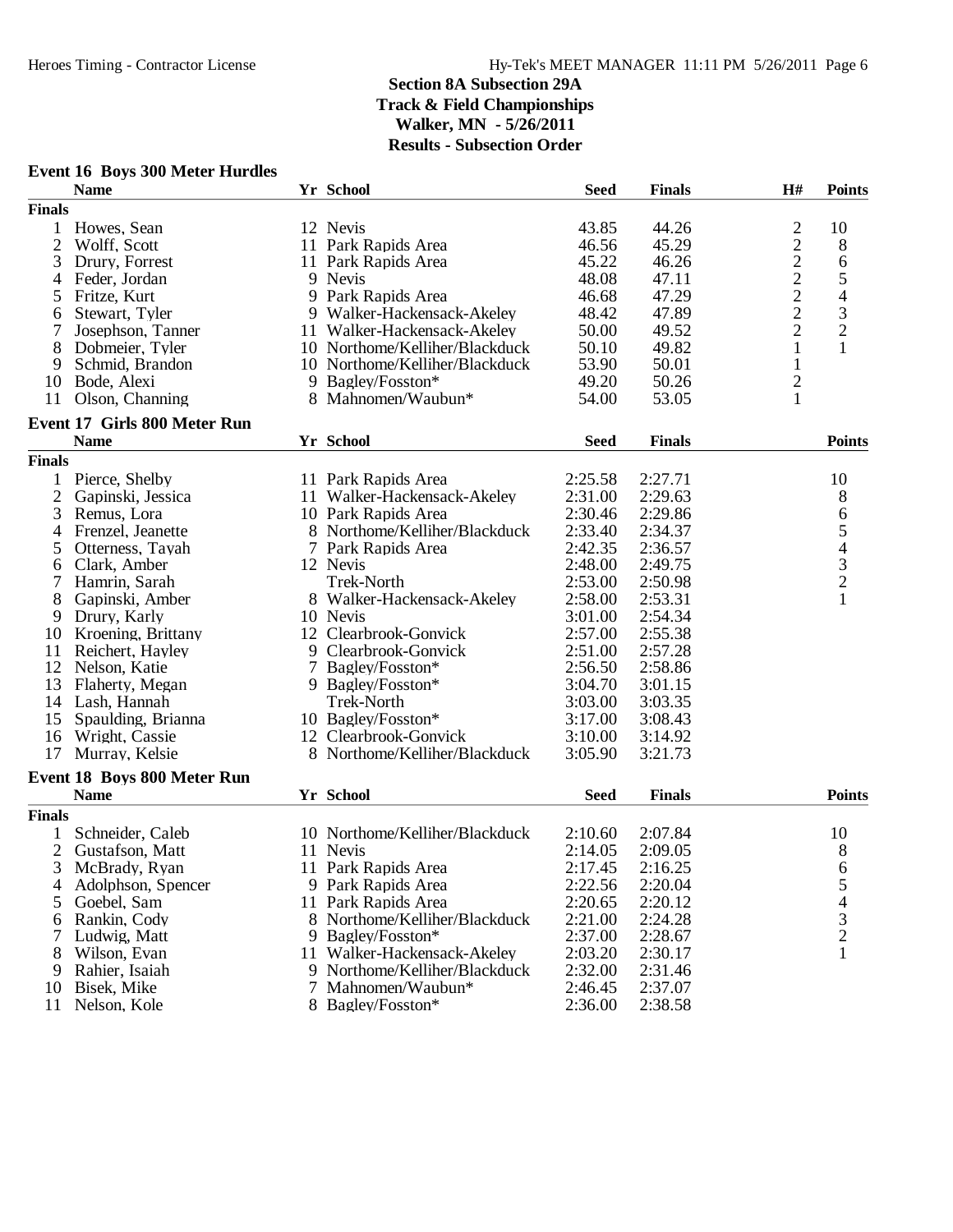|               | Finals  (Event 18 Boys 800 Meter Run) |                                |             |               |                                                   |                          |
|---------------|---------------------------------------|--------------------------------|-------------|---------------|---------------------------------------------------|--------------------------|
|               | <b>Name</b>                           | Yr School                      | <b>Seed</b> | <b>Finals</b> |                                                   | <b>Points</b>            |
|               | 12 Snetsinger, Gene                   | 7 Mahnomen/Waubun*             | 2:42.73     | 2:44.05       |                                                   |                          |
|               | Event 19 Girls 200 Meter Dash         |                                |             |               |                                                   |                          |
|               | <b>Name</b>                           | <b>Yr School</b>               | <b>Seed</b> | <b>Finals</b> | H#                                                | <b>Points</b>            |
| <b>Finals</b> |                                       |                                |             |               |                                                   |                          |
| 1             | Huschle, Analisa                      | 12 Bagley/Fosston*             | 24.96       | 25.46         | $\overline{c}$                                    | 10                       |
| 2             | Vaudrin, Mady                         | 9 Park Rapids Area             | 26.59       | 27.13         | $\frac{2}{2}$                                     | 8                        |
| 3             | Bardwell, Lynsey                      | 12 Bagley/Fosston*             | 27.12       | 27.61         |                                                   | 6                        |
| 4             | Kennedy, Brenna                       | 11 Walker-Hackensack-Akeley    | 27.02       | 27.91         | $\overline{c}$                                    | $\mathfrak{S}$           |
| 5             | Mueller, Abby                         | 7 Park Rapids Area             | 29.31       | 28.23         | $\mathbf{1}$                                      | $\overline{\mathcal{A}}$ |
| 6             | Norby, Megan                          | 9 Nevis                        | 30.76       | 28.30         | $\mathbf{1}$                                      | $\frac{3}{2}$            |
| 7             | Gorder, Hannah                        | 8 Park Rapids Area             | 28.15       | 28.46         | $\begin{array}{c} 2 \\ 2 \\ 2 \end{array}$        |                          |
| 8             | Bruns, Hailey                         | 8 Walker-Hackensack-Akeley     | 28.45       | 28.63         |                                                   | $\mathbf{1}$             |
| 9             | Bly, Brianna                          | 7 Mahnomen/Waubun*             | 28.55       | 28.75         |                                                   |                          |
| 10            | Rogstad, Whitney                      | 12 Clearbrook-Gonvick          | 28.96       | 29.13         |                                                   |                          |
| 11            | George, Hayley                        | 7 Bagley/Fosston*              | 29.65       | 29.46         | $\mathbf{1}$                                      |                          |
| 12            | Fahey, Rachel                         | 7 Northome/Kelliher/Blackduck  | 30.00       | 31.86         | 1                                                 |                          |
| 13            | Kar, Seher                            | 10 Clearbrook-Gonvick          | 32.14       | 33.22         |                                                   |                          |
| 14            | Weidenborner, Teresa                  | 8 Northome/Kelliher/Blackduck  | 32.70       | 34.50         | 1                                                 |                          |
|               | 15 Hedlund, Maria                     | 9 Mahnomen/Waubun*             | 35.60       | 36.56         | 1                                                 |                          |
|               | Event 20 Boys 200 Meter Dash          |                                |             |               |                                                   |                          |
|               | <b>Name</b>                           | Yr School                      | <b>Seed</b> | <b>Finals</b> | H#                                                | <b>Points</b>            |
| <b>Finals</b> |                                       |                                |             |               |                                                   |                          |
| 1             | Keezer, Stephen                       | 12 Nevis                       | 23.08       | 23.49         | $\mathfrak{Z}$                                    | 10                       |
| 2             | Carlson, Austin                       | 9 Park Rapids Area             | 24.38       | 24.26         | 3                                                 | 8                        |
| 3             | Burtard, Zeke                         | 12 Northome/Kelliher/Blackduck | 24.50       | 24.89         | 3                                                 | 6                        |
| 4             | Ubert, Tommy                          | 11 Bagley/Fosston*             | 25.80       | 24.94         |                                                   | 5                        |
| 5             | Fritze, Brock                         | 11 Park Rapids Area            | 24.80       | 25.04         | $\frac{2}{3}$                                     | $\overline{4}$           |
| 6             | George, Tyler                         | 11 Bagley/Fosston*             | 24.92       | 25.24         | 3                                                 | $\mathfrak{Z}$           |
| 7             | Ovitt, Dustin                         | 9 Walker-Hackensack-Akeley     | 24.50       | 25.35         | 3                                                 | $\sqrt{2}$               |
| 8             | Drury, Forrest                        | 11 Park Rapids Area            | 25.21       | 25.36         | $\overline{c}$                                    | $\mathbf{1}$             |
| 9             | Lene, Brady                           | 11 Clearbrook-Gonvick          |             | 25.48         | $\,1\,$                                           |                          |
| 10            | Fjerstad, Dylan                       | 11 Bagley/Fosston*             | 26.97       | 26.45         |                                                   |                          |
| 11            | Hine, Robby                           | 10 Nevis                       | 26.25       | 26.63         | $\begin{array}{c}\n2 \\ 2 \\ 1 \\ 2\n\end{array}$ |                          |
| 12            | Geerdes, Mark                         | 9 Northome/Kelliher/Blackduck  | 27.35       | 26.65         |                                                   |                          |
| 13            | Krebsbach, Trevor                     | 9 Mahnomen/Waubun*             | 27.01       | 27.10         |                                                   |                          |
| 14            | Headstrom, Jake                       | 10 Mahnomen/Waubun*            | 27.02       | 27.35         |                                                   |                          |
|               | 15 Rahier, Eli                        | 8 Northome/Kelliher/Blackduck  | 26.60       | 27.62         | $\overline{2}$                                    |                          |
|               | 16 Freeman, Miguel                    | 11 Walker-Hackensack-Akeley    | 27.00       | 27.92         | $\overline{2}$                                    |                          |
| 17            | Handyside, Kal                        | 9 Mahnomen/Waubun*             | 27.30       | 28.47         | 1                                                 |                          |
| 18            | Garcia, Raul                          | 9 Walker-Hackensack-Akeley     | 28.00       | 30.77         | $\mathbf{1}$                                      |                          |
|               | <b>Event 21 Girls 3200 Meter Run</b>  |                                |             |               |                                                   |                          |
|               | <b>Name</b>                           | Yr School                      | <b>Seed</b> | <b>Finals</b> |                                                   | <b>Points</b>            |
| <b>Finals</b> |                                       |                                |             |               |                                                   |                          |
| 1             | Carlson, Marissa                      | 8 Bagley/Fosston*              | 12:59.00    | 12:44.72      |                                                   | 10                       |
| 2             | Lageson, Heidi                        | 7 Park Rapids Area             | 12:41.59    | 12:52.73      |                                                   | 8                        |
|               | Olson, Megan                          | 7 Park Rapids Area             | 13:00.40    | 13:26.61      |                                                   | 6                        |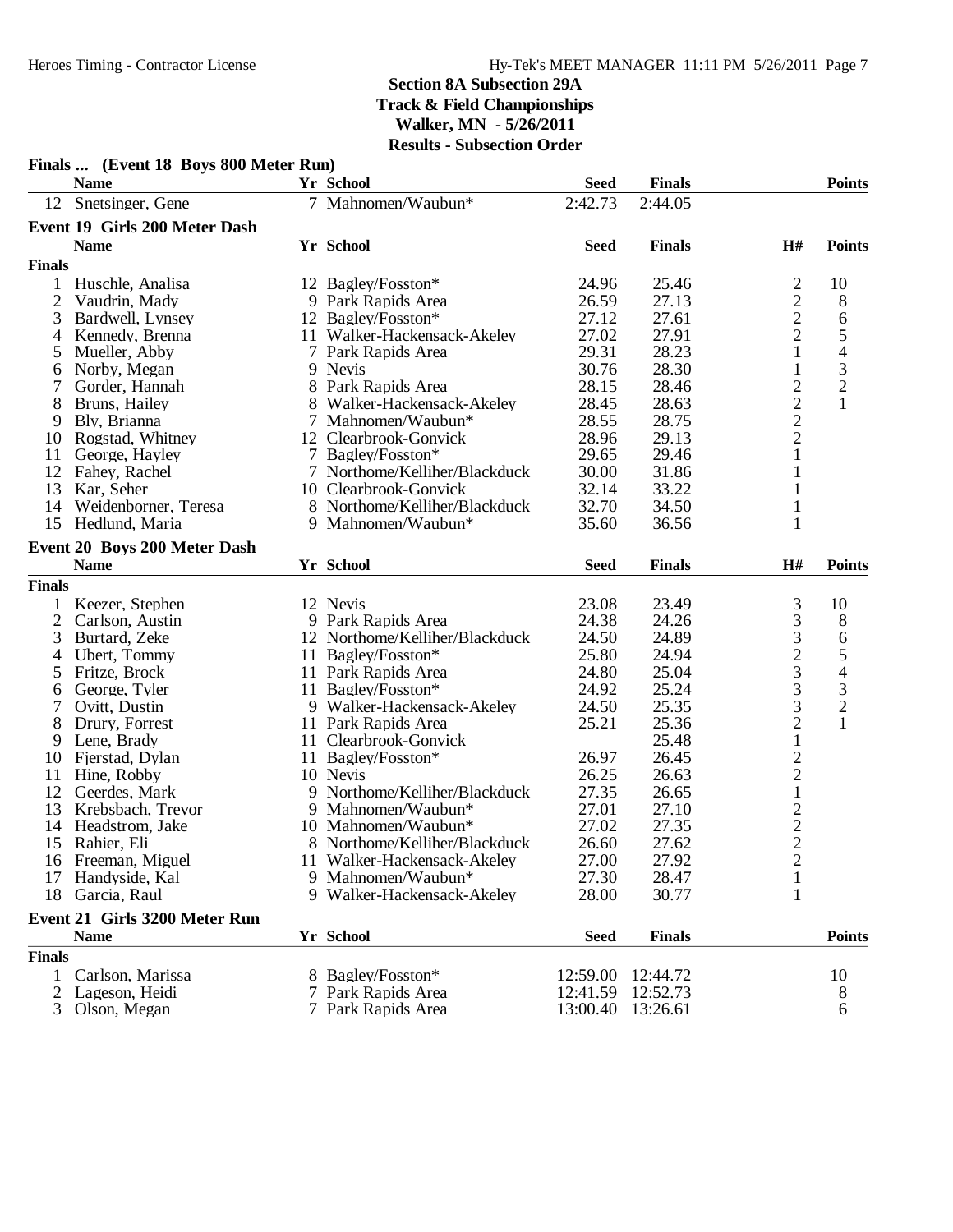|                | Finals  (Event 21 Girls 3200 Meter Run)                            |                                |                      |                                   |                                      |               |
|----------------|--------------------------------------------------------------------|--------------------------------|----------------------|-----------------------------------|--------------------------------------|---------------|
|                | <b>Name</b>                                                        | Yr School                      |                      | <b>Seed</b>                       | <b>Finals</b>                        | <b>Points</b> |
|                | 4 Olson, Morgan                                                    | 10 Park Rapids Area            |                      | 13:10.23                          | 13:39.25                             | 5             |
| 5              | Widman, Emily                                                      | 7 Walker-Hackensack-Akeley     |                      | 14:15.00                          | 13:50.05                             | 4             |
| 6              | Weidenborner, Tonya                                                | 12 Northome/Kelliher/Blackduck |                      | 17:15.80                          | 16:01.09                             | 3             |
|                | Event 22 Boys 3200 Meter Run                                       |                                |                      |                                   |                                      |               |
|                | <b>Name</b>                                                        | Yr School                      |                      | <b>Seed</b>                       | <b>Finals</b>                        | <b>Points</b> |
| <b>Finals</b>  |                                                                    |                                |                      |                                   |                                      |               |
|                | Schuldt, Bryon                                                     | 11 Nevis                       |                      | 10:17.00                          | 10:17.83                             | 10            |
| $\overline{2}$ | Davies, Wesley                                                     | 10 Bagley/Fosston*             |                      | 10:39.60                          | 10:40.21                             | 8             |
| 3              | Biberg, Charles                                                    | 12 Northome/Kelliher/Blackduck |                      | 11:03.90                          | 11:22.16                             |               |
| $\overline{4}$ | Brinkman, Derek                                                    | 12 Bagley/Fosston*             |                      | 11:31.00                          | 11:28.06                             | 654321        |
| 5              | Waggoner, Jacob                                                    | 10 Park Rapids Area            |                      | 11:53.20                          | 11:37.64                             |               |
| 6              | Kimball, Seth                                                      | 10 Walker-Hackensack-Akeley    |                      | 12:15.00                          | 11:44.17                             |               |
|                | Hanson, Nathan                                                     | 9 Mahnomen/Waubun*             |                      | 11:46.62                          | 11:44.21                             |               |
| 8              | Jourdan, Matthew                                                   | 7 Northome/Kelliher/Blackduck  |                      | 12:09.60                          | 11:56.12                             |               |
| 9              | Dietchler, Travis                                                  | 12 Park Rapids Area            |                      | 11:59.45                          | 12:11.47                             |               |
| 10             | Kantonen, Jared                                                    | 9 Park Rapids Area             |                      | 12:30.50                          | 13:07.76                             |               |
|                | Event 23 Girls 4x400 Meter Relay                                   |                                |                      |                                   |                                      |               |
|                | <b>Team</b>                                                        | <b>Relay</b>                   |                      | <b>Seed</b>                       | <b>Finals</b>                        | <b>Points</b> |
| <b>Finals</b>  |                                                                    |                                |                      |                                   |                                      |               |
|                | 1 Park Rapids Area                                                 |                                |                      | 4:14.50                           | 4:12.38                              | 10            |
|                | 1) Ellefson, Summer 11                                             | 2) Klingenberg, Emily 11       |                      | 3) Schirmers, Mandy 11            | 4) Pierce, Shelby 11                 |               |
| 2              | Walker-Hackensack-Akeley                                           |                                |                      | 4:20.00                           | 4:13.55                              | 8             |
|                | 1) Gapinski, Jessica 11                                            | 2) Anderson, Tara 11           | 3) Knight, Sarah 11  |                                   | 4) Kennedy, Brenna 11                |               |
|                |                                                                    |                                |                      |                                   |                                      |               |
| 3              | Nevis<br>1) Feder, Annessa 12                                      | 2) Schuldt, Dianna 9           | 3) Hanson, Riley 10  | 4:17.74                           | 4:17.38<br>4) Walters, Paige 12      | 6             |
|                |                                                                    |                                |                      |                                   |                                      | 5             |
|                | 4 Bagley/Fosston*<br>1) Balstad, Gina 8                            | 2) George, Hayley 7            |                      | 4:39.50<br>3) Pemberton, Jaysha 9 | 4:37.93<br>4) Helen Berntson, Mary 9 |               |
|                |                                                                    |                                |                      |                                   |                                      |               |
| 5              | Northome/Kelliher/Blackduck<br>1) Kallroos, Roxie 12               | 2) Hudec, Megan 7              | 3) Mills, Kristi 9   | 4:38.90                           | 4:39.93<br>4) Frenzel, Jeanette 8    | 4             |
|                |                                                                    |                                |                      |                                   |                                      |               |
|                | 6 Mahnomen/Waubun*<br>1) Goodwin-Chaffee, Quinne 12) West, Katie 8 |                                | 3) Amberg, Angela 7  | 5:34.00                           | 5:12.45<br>4) Warren, Haley 7        | 3             |
|                |                                                                    |                                |                      |                                   |                                      |               |
|                | <b>Event 24 Boys 4x400 Meter Relay</b>                             |                                |                      |                                   |                                      |               |
|                | <b>Team</b>                                                        | <b>Relay</b>                   |                      | <b>Seed</b>                       | <b>Finals</b>                        | <b>Points</b> |
| <b>Finals</b>  |                                                                    |                                |                      |                                   |                                      |               |
|                | 1 Park Rapids Area                                                 |                                |                      | 3:37.20                           | 3:39.34                              | 10            |
|                | 1) Fritze, Brock 11                                                | 2) Carlson, Austin 9           | 3) Drury, Forrest 11 |                                   | 4) Stieng, Herman 12                 |               |
|                | Northome/Kelliher/Blackduck                                        |                                |                      | 3:49.60                           | 3:48.10                              | 8             |
|                | 1) Strand, Butch 11                                                | 2) Rankin, Cody 8              |                      | 3) Schneider, Caleb 10            | 4) Shaughnessy, Keith 10             |               |
| 3              | Walker-Hackensack-Akeley                                           |                                |                      | 3:57.59                           | 3:55.48                              | 6             |
|                | 1) Weidenborner, Ram 9                                             | 2) Josephson, Tanner 11        | 3) Nistler, Dylan 11 |                                   | 4) Striebel, Nathanael 12            |               |
| 4              | Trek-North                                                         |                                |                      | 4:04.00                           | 4:02.99                              | 5             |
|                | 1) Mendieta, Anthony                                               | 2) Beuning, Steven             | 3) Clay, Guy         |                                   | 4) Mendieta, Alex                    |               |
| $\mathcal{F}$  | Mahnomen/Waubun*                                                   |                                |                      | 4:07.37                           | 4:08.08                              | 4             |
|                | 1) Delgado, Arturo 11                                              | 2) Krebsbach, Trevor 9         | 3) McArthur, Tim 12  |                                   | 4) Bjorge, Bob 9                     |               |
|                | 6 Bagley/Fosston*                                                  |                                |                      | 4:14.60                           | 4:11.52                              | 3             |
|                | 1) Bode, Alexi 9                                                   | 2) Gabrelcik, Jared 9          |                      | 3) LaFrinere, Wyatt 10            | 4) Larson, Louis 7                   |               |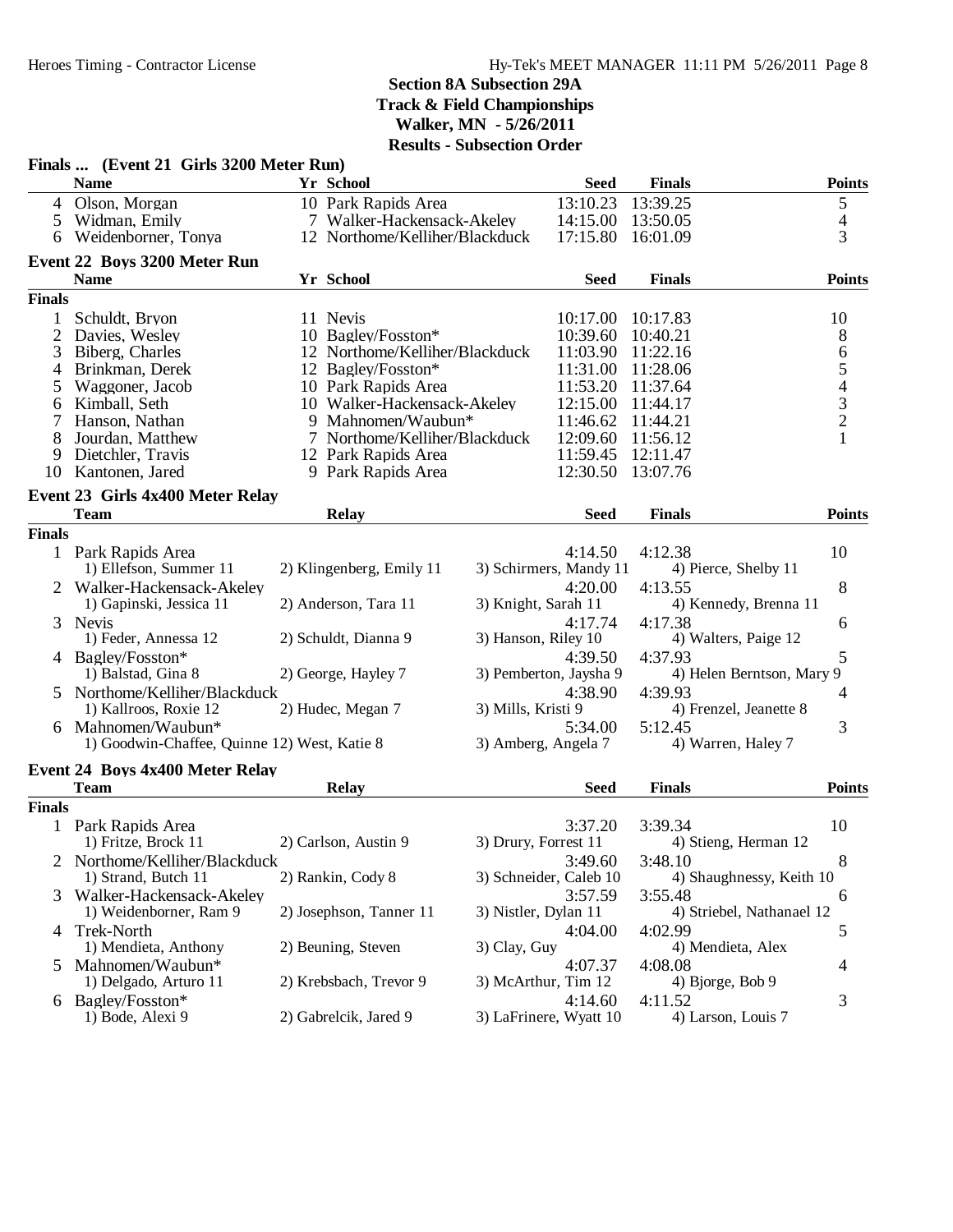|  |  |  |  | Event 25 Girls Long Jump |
|--|--|--|--|--------------------------|
|--|--|--|--|--------------------------|

|                | <b>Name</b>                                   | Yr School                      | <b>Seed</b>       | <b>Finals</b>     | <b>Points</b>                              |
|----------------|-----------------------------------------------|--------------------------------|-------------------|-------------------|--------------------------------------------|
| <b>Finals</b>  |                                               |                                |                   |                   |                                            |
| 1              | Huschle, Analisa                              | 12 Bagley/Fosston*             | 18-09.00          | 18-00.00          | 10                                         |
| $\overline{2}$ | Knight, Sarah                                 | 11 Walker-Hackensack-Akeley    |                   | 15-11.50 15-04.25 | 8                                          |
| 3              | Wagner, Brittany                              | 10 Clearbrook-Gonvick          | 15-07.00          | 14-07.50          | 6                                          |
| 4              | Frenzel, Jeanette                             | 8 Northome/Kelliher/Blackduck  | 14-07.00          | 14-01.50          | 5                                          |
| 5              | Letford, Annika                               | 12 Clearbrook-Gonvick          | 14-04.00          | 14-00.25          |                                            |
| 6              | Frenzel, Cathy                                | 12 Northome/Kelliher/Blackduck | 14-00.00          | 13-09.00          |                                            |
| 7              | Hill, Danielle                                | 11 Park Rapids Area            |                   | 13-07.25 13-06.75 | $\begin{array}{c} 4 \\ 3 \\ 2 \end{array}$ |
| 8              | Merschman, Camille                            | 7 Bagley/Fosston*              |                   | 12-07.00 13-06.00 | $\mathbf{1}$                               |
| 9              | Kennedy, Brenna                               | 11 Walker-Hackensack-Akeley    |                   | 14-11.00 12-11.75 |                                            |
| 10             | Johnson, Maya                                 | 7 Park Rapids Area             | 13-07.25          | 12-11.00          |                                            |
| 11             | George, Hayley                                | 7 Bagley/Fosston*              |                   | 13-02.00 12-10.25 |                                            |
| 12             | Schaum, Lydia                                 | 10 Park Rapids Area            | 14-01.00          | 12-08.25          |                                            |
| 13             | Becker, Katie                                 | 10 Nevis                       |                   | 12-08.00 12-01.50 |                                            |
|                |                                               |                                |                   |                   |                                            |
|                | <b>Event 26 Boys Long Jump</b><br><b>Name</b> |                                |                   |                   |                                            |
|                |                                               | Yr School                      | <b>Seed</b>       | <b>Finals</b>     | <b>Points</b>                              |
| <b>Finals</b>  |                                               |                                |                   |                   |                                            |
| 1              | LaVoy, Alex                                   | 12 Mahnomen/Waubun*            | 21-00.00 18-06.50 |                   | 10                                         |
| $\overline{c}$ | Bellefy, Austin                               | 11 Bagley/Fosston*             | 18-06.00          | 18-04.75          | 8                                          |
| 3              | Burtard, Zeke                                 | 12 Northome/Kelliher/Blackduck | 17-06.00          | 18-01.25          | 6                                          |
| 4              | George, Tyler                                 | 11 Bagley/Fosston*             | 18-01.00          | 18-00.25          | 5                                          |
| 5              | Carlson, Austin                               | 9 Park Rapids Area             |                   | 16-03.00 16-09.50 | $\begin{array}{c} 4 \\ 3 \\ 2 \end{array}$ |
| 6              | Weidenborner, Ram                             | 9 Walker-Hackensack-Akeley     |                   | 16-03.00 16-06.25 |                                            |
| 7              | Ovitt, Dustin                                 | 9 Walker-Hackensack-Akeley     | 7-06.00           | 16-06.00          |                                            |
| 8              | Peterson, Jonathon                            | 10 Walker-Hackensack-Akeley    | 17-08.00          | 16-05.75          | $\mathbf{1}$                               |
| 9              | Rankin, Cody                                  | 8 Northome/Kelliher/Blackduck  | 17-00.25          | 16-01.00          |                                            |
| 10             | Fritze, Kurt                                  | 9 Park Rapids Area             |                   | 16-01.00 16-00.50 |                                            |
| 11             | Pavek, Tommy                                  | 7 Mahnomen/Waubun*             |                   | 15-01.00 15-04.00 |                                            |
| 12             | Hagan, Kelvin                                 | 9 Park Rapids Area             | 15-05.00 14-11.25 |                   |                                            |
| 13             | Gabrelcik, Jared                              | 9 Bagley/Fosston*              | 16-10.00 14-01.00 |                   |                                            |
| 14             | Jourdan, Tim                                  | 10 Northome/Kelliher/Blackduck | 11-11.75          | 13-00.75          |                                            |
|                | <b>Event 27 Girls Triple Jump</b>             |                                |                   |                   |                                            |
|                | <b>Name</b>                                   | Yr School                      | <b>Seed</b>       | <b>Finals</b>     | <b>Points</b>                              |
| <b>Finals</b>  |                                               |                                |                   |                   |                                            |
|                | Huschle, Analisa                              | 12 Bagley/Fosston*             | 39-05.00          | 37-07.75          | 10                                         |
| 2              | Bardwell, Lynsey                              | 12 Bagley/Fosston*             | 33-04.00          | 33-02.50          | 8                                          |
| 3              | Klingenberg, Emily                            | 11 Park Rapids Area            | $32 - 10.50$      | 31-05.00          | 6                                          |
| $\overline{4}$ | Wagner, Brittany                              | 10 Clearbrook-Gonvick          |                   | 30-06.00 31-00.50 | 5                                          |
| 5              | ackenzie Piprude, M                           | 12 Walker-Hackensack-Akeley    | 31-04.00          | 30-06.75          | $\overline{4}$                             |
| 6              | Frenzel, Cathy                                | 12 Northome/Kelliher/Blackduck | 31-03.00          | 30-06.50          | 3                                          |
| 7              | Spray, Jessica                                | 10 Clearbrook-Gonvick          | 29-06.00          | 28-10.75          | $\overline{c}$                             |
| 8              | Wolff, Bria                                   | 8 Park Rapids Area             | 29-06.00          | 27-11.00          | 1                                          |
| 9              | Letford, Annika                               | 12 Clearbrook-Gonvick          |                   | 29-03.00 27-08.50 |                                            |
| 10             | Albright, Jennifer                            | 8 Bagley/Fosston*              | 27-02.00          | 27-01.50          |                                            |
| 11             | Schaum, Lydia                                 | 10 Park Rapids Area            | 29-09.50          | 26-07.00          |                                            |
| 12             | Olson, Mailie                                 | 9 Northome/Kelliher/Blackduck  | 23-04.00          | 24-02.00          |                                            |
|                |                                               |                                |                   |                   |                                            |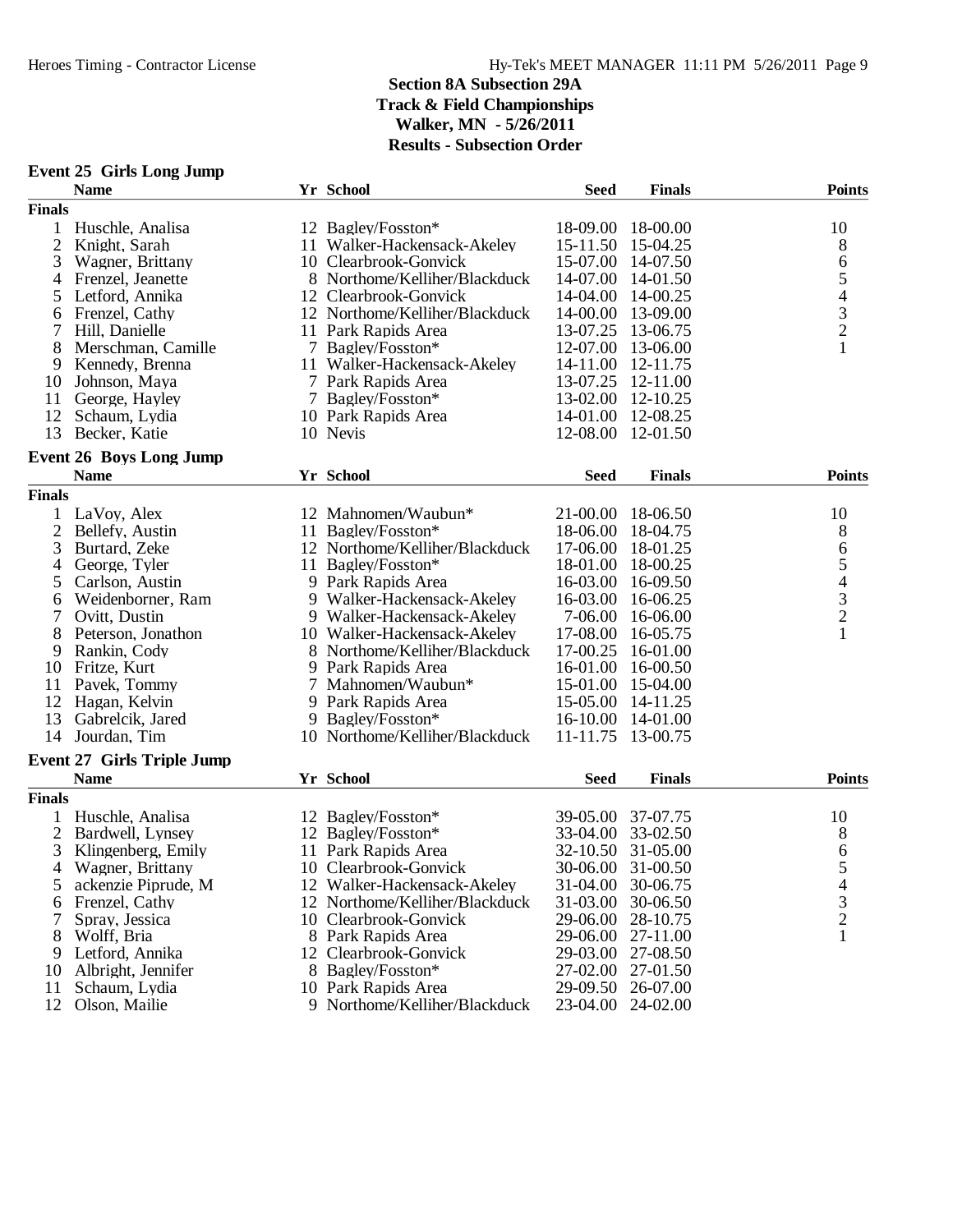|  |  |  | <b>Event 28 Boys Triple Jump</b> |  |
|--|--|--|----------------------------------|--|
|--|--|--|----------------------------------|--|

|                | <b>Name</b>                     |   | Yr School                      | <b>Seed</b>       | <b>Finals</b> | <b>Points</b>                                   |
|----------------|---------------------------------|---|--------------------------------|-------------------|---------------|-------------------------------------------------|
| <b>Finals</b>  |                                 |   |                                |                   |               |                                                 |
| 1              | LaVoy, Alex                     |   | 12 Mahnomen/Waubun*            | 38-01.00          | 37-09.75      | 10                                              |
| 2              | Wolff, Scott                    |   | 11 Park Rapids Area            | 37-03.00          | 37-02.25      | 8                                               |
| 3              | Feder, Jordan                   |   | 9 Nevis                        | 36-07.00          | 36-02.50      |                                                 |
| 4              | Pavek, Jake                     |   | 10 Mahnomen/Waubun*            | $36 - 00.50$      | 35-09.00      | 65432                                           |
| 5              | Schmid, Brandon                 |   | 10 Northome/Kelliher/Blackduck | 35-03.00          | 35-02.50      |                                                 |
| 6              | Peterson, Jonathon              |   | 10 Walker-Hackensack-Akeley    | 35-11.00          | 34-11.75      |                                                 |
| 7              | Cornell, Chase                  |   | 12 Clearbrook-Gonvick          | 33-11.00          | 32-11.00      |                                                 |
| 8              | Kantonen, Jared                 |   | 9 Park Rapids Area             | 33-09.00          | 32-05.00      | $\mathbf{1}$                                    |
| 9              | Peterson, Landon                |   | 9 Bagley/Fosston*              | 29-10.00          | 31-11.00      |                                                 |
| 10             | Stewart, Tyler                  |   | 9 Walker-Hackensack-Akeley     | 32-05.00          | 31-09.50      |                                                 |
| 11             | Dobmeier, Tyler                 |   | 10 Northome/Kelliher/Blackduck | 34-08.50          | 31-06.00      |                                                 |
| 12             | Hanson, Nathan                  |   | 9 Mahnomen/Waubun*             | 34-00.00          | 30-11.50      |                                                 |
| 13             | Gabrelcik, Jared                |   | 9 Bagley/Fosston*              | 32-05.00          | 30-02.00      |                                                 |
| 14             | Damico, Anthony                 |   | 10 Nevis                       | 31-07.00          | 30-00.50      |                                                 |
| 15             | Hagan, Kelvin                   |   | 9 Park Rapids Area             | 32-02.00 28-06.50 |               |                                                 |
|                |                                 |   |                                |                   |               |                                                 |
|                | <b>Event 29 Girls High Jump</b> |   |                                |                   |               |                                                 |
|                | <b>Name</b>                     |   | Yr School                      | <b>Seed</b>       | <b>Finals</b> | <b>Points</b>                                   |
| <b>Finals</b>  |                                 |   |                                |                   |               |                                                 |
|                | Julin, Emily                    |   | 12 Bagley/Fosston*             | 5-03.00           | 5-02.00       | 10                                              |
| $\overline{c}$ | Feder, Annessa                  |   | 12 Nevis                       | 5-00.00           | 5-00.00       | 8                                               |
| 3              | Grimes, Megan                   |   | 8 Park Rapids Area             | 5-00.00           | 5-00.00       | $\boldsymbol{6}$                                |
| 4              | Bennett, Rachel                 |   | 12 Bagley/Fosston*             | 5-03.00           | $4 - 10.00$   |                                                 |
| 5              | Wagner, Brittany                |   | 10 Clearbrook-Gonvick          | 5-00.00           | $4 - 10.00$   | $\begin{array}{c} 5 \\ 4 \\ 3 \\ 2 \end{array}$ |
| 6              | Lauderbaugh, Tori               |   | 10 Park Rapids Area            | $4 - 10.00$       | $4 - 06.00$   |                                                 |
| 7              | Gapinski, Amber                 |   | 8 Walker-Hackensack-Akeley     | 4-08.00           | $4 - 06.00$   |                                                 |
| 8              | Ridlon, Charity                 |   | 9 Park Rapids Area             | 4-06.00           | 4-04.00       | .33                                             |
| 8              | Goodwin-Chaffee, Quinne         |   | 12 Mahnomen/Waubun*            | 4-06.00           | 4-04.00       | .33                                             |
| 8              | Bruns, Riley                    |   | 9 Walker-Hackensack-Akeley     | 4-06.00           | 4-04.00       | .33                                             |
| 11             | Drury, Taylor                   |   | 9 Nevis                        | 4-06.00           | $4 - 02.00$   |                                                 |
| 11             | Dufault, Noelle                 | 7 | Bagley/Fosston*                | 4-04.00           | 4-02.00       |                                                 |
| $---$          | Hudec, Megan                    | 7 | Northome/Kelliher/Blackduck    | $4 - 02.00$       | <b>NH</b>     |                                                 |
|                | <b>Event 30 Boys High Jump</b>  |   |                                |                   |               |                                                 |
|                | <b>Name</b>                     |   | Yr School                      | <b>Seed</b>       | <b>Finals</b> | <b>Points</b>                                   |
| <b>Finals</b>  |                                 |   |                                |                   |               |                                                 |
|                |                                 |   |                                |                   |               |                                                 |
|                | Thompson, Patrick               |   | 10 Bagley/Fosston*             | 6-08.00           | $6 - 04.00$   | 10                                              |
| 2              | Goss, Mark                      |   | 12 Bagley/Fosston*             | $6 - 02.00$       | $6 - 02.00$   | 8                                               |
| 3              | Feder, Jordan                   |   | 9 Nevis                        | 5-08.00           | 5-08.00       | 6                                               |
| 4              | Lene, Brady                     |   | 11 Clearbrook-Gonvick          | 5-08.00           | 5-08.00       | ς                                               |
| 5              | Pavek, Jake                     |   | 10 Mahnomen/Waubun*            | 5-10.00           | 5-08.00       | $\overline{\mathcal{L}}$                        |
| 6              | Nelson, Thomas                  |   | 11 Clearbrook-Gonvick          | 5-10.00           | 5-06.00       | $\frac{3}{2}$                                   |
| 7              | Wolff, Scott                    |   | 11 Park Rapids Area            | 5-06.00           | 5-04.00       |                                                 |
| 8              | Shaughnessy, Keith              |   | 10 Northome/Kelliher/Blackduck | 5-08.00           | 5-04.00       | $\mathbf{1}$                                    |
| 9              | Dobmeier, Tyler                 |   | 10 Northome/Kelliher/Blackduck | 5-02.00           | 5-00.00       |                                                 |
| 10             | Pavek, Tommy                    |   | 7 Mahnomen/Waubun*             | $4 - 10.00$       | 4-08.00       |                                                 |
| 11             | Rahier, Isaiah                  |   | 9 Northome/Kelliher/Blackduck  | 4-06.00           | 4-04.00       |                                                 |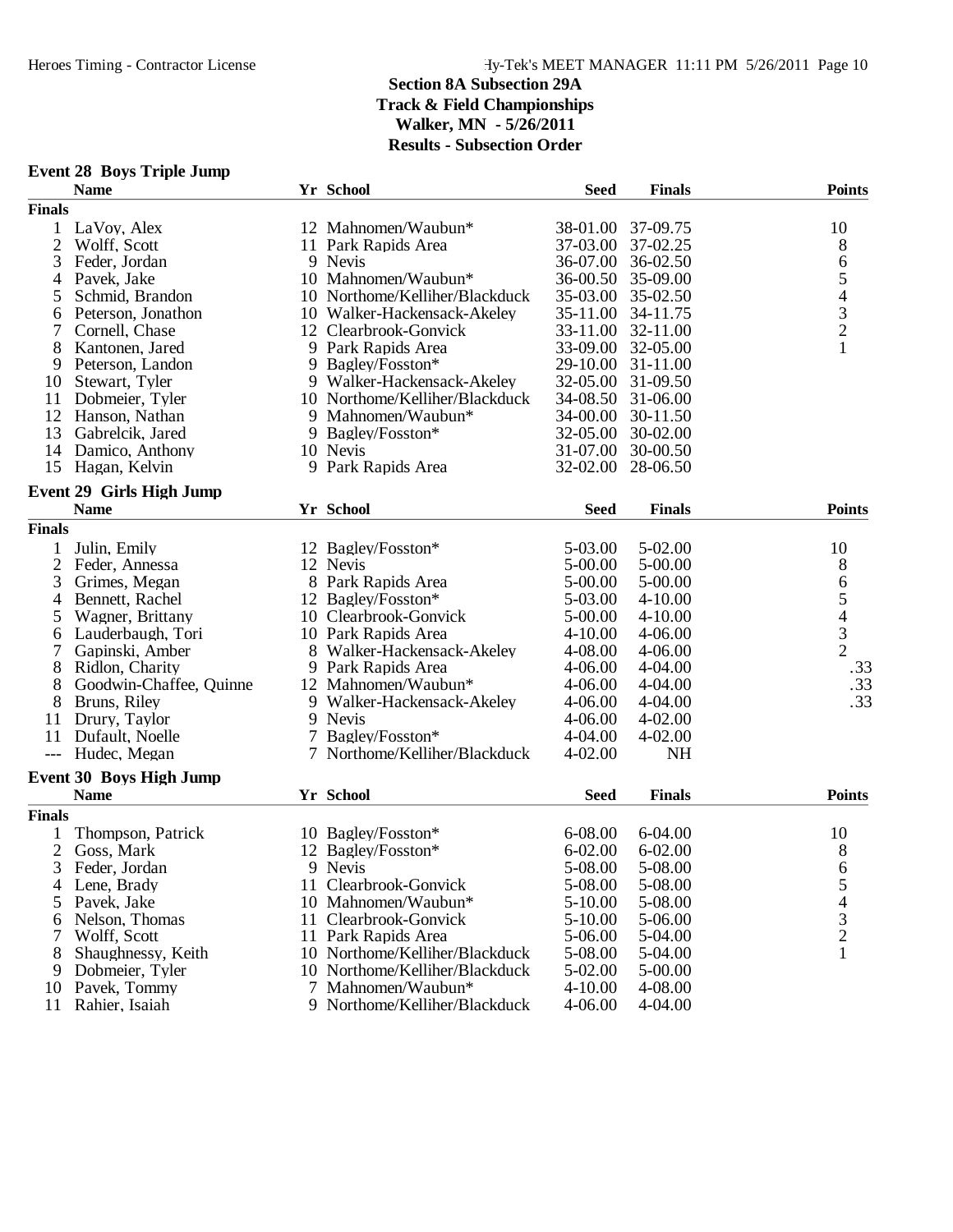|                | <b>Event 31 Girls Pole Vault</b> |    |                                |             |                   |                                            |
|----------------|----------------------------------|----|--------------------------------|-------------|-------------------|--------------------------------------------|
|                | <b>Name</b>                      |    | Yr School                      | <b>Seed</b> | <b>Finals</b>     | <b>Points</b>                              |
| <b>Finals</b>  |                                  |    |                                |             |                   |                                            |
| 1              | Knight, Sarah                    |    | 11 Walker-Hackensack-Akeley    | 10-00.00    | 10-00.00          | 10                                         |
| 2              | Bateman, Grace                   |    | 10 Park Rapids Area            | 9-06.00     | 8-00.00           | 8                                          |
| 3              | Gapinski, Jessica                | 11 | Walker-Hackensack-Akeley       | 8-00.00     | 8-00.00           | 6                                          |
| 4              | Balstad, Gina                    |    | 8 Bagley/Fosston*              | 7-00.00     | 7-06.00           | 4.50                                       |
| 4              | Strom, Kayla                     |    | 12 Bagley/Fosston*             | 8-00.00     | 7-06.00           | 4.50                                       |
| 6              | Helen Berntson, Mary             |    | 9 Bagley/Fosston*              | 7-06.00     | 7-06.00           | $\mathfrak{Z}$                             |
| 7              | Hoffman, Ellen                   |    | 9 Park Rapids Area             | 8-00.00     | 7-00.00           | $\overline{c}$                             |
| 8              | Andersen, Jessica                |    | 9 Park Rapids Area             | 7-06.00     | $7 - 00.00$       | $\mathbf{1}$                               |
|                | <b>Event 32 Boys Pole Vault</b>  |    |                                |             |                   |                                            |
|                | <b>Name</b>                      |    | Yr School                      | <b>Seed</b> | <b>Finals</b>     | <b>Points</b>                              |
| <b>Finals</b>  |                                  |    |                                |             |                   |                                            |
|                | 1 Drury, Forrest                 |    | 11 Park Rapids Area            | 12-00.00    | 12-00.00          | 10                                         |
| $\overline{2}$ | McArthur, Ryan                   |    | 10 Mahnomen/Waubun*            | $9 - 00.00$ | $9 - 00.00$       | 7                                          |
| $\overline{2}$ | Nistler, Dylan                   |    | 11 Walker-Hackensack-Akeley    | $9 - 06.00$ | $9 - 00.00$       | $\overline{7}$                             |
| 4              | Stewart, Tyler                   |    | 9 Walker-Hackensack-Akeley     | $9 - 00.00$ | 8-06.00           | 5                                          |
| 5              | Delgado, Arturo                  |    | 11 Mahnomen/Waubun*            | 7-00.00     | 7-06.00           | $\overline{4}$                             |
| 6              | Weidenborner, Ram                |    | 9 Walker-Hackensack-Akeley     | 7-06.00     | 7-00.00           | 3                                          |
| 7              | Adolphson, Spencer               |    | 9 Park Rapids Area             | 8-00.00     | $6 - 06.00$       | 1.50                                       |
| $\overline{7}$ | Fritze, Brock                    |    | 11 Park Rapids Area            | 8-00.00     | $6 - 06.00$       | 1.50                                       |
|                | <b>Event 33 Girls Shot Put</b>   |    |                                |             |                   |                                            |
|                | <b>Name</b>                      |    | Yr School                      | <b>Seed</b> | <b>Finals</b>     | <b>Points</b>                              |
| <b>Finals</b>  |                                  |    |                                |             |                   |                                            |
| 1              | Carrigan, Carrie                 |    | 10 Northome/Kelliher/Blackduck | 31-06.00    | 31-11.00          | 10                                         |
| $\overline{2}$ | Brakefield, Ellen                |    | 10 Mahnomen/Waubun*            | 27-08.00    | 29-00.00          | 8                                          |
| 3              | Harshman, Samantha               |    | 9 Park Rapids Area             | 29-10.50    | 28-06.50          | 6                                          |
| $\overline{4}$ | Spray, Jessica                   |    | 10 Clearbrook-Gonvick          | 26-08.00    | 26-10.50          |                                            |
| 5              | Hargreaves, Meagan               |    | 12 Bagley/Fosston*             | 26-07.00    | 26-08.00          |                                            |
| 6              | Stech, Christine                 |    | 11 Mahnomen/Waubun*            | 25-06.00    | 25-04.50          | 54321                                      |
| 7              | Hill, Danielle                   |    | 11 Park Rapids Area            | 24-10.75    | 24-03.00          |                                            |
| 8              | Spaulding, Shannon               |    | 12 Bagley/Fosston*             | 22-00.00    | 22-09.00          |                                            |
| 9              | Johnk, Kayla                     |    | 9 Park Rapids Area             | 23-08.50    | 22-03.50          |                                            |
| 10             | Drury, Taylor                    |    | 9 Nevis                        | 25-04.00    | $21 - 10.00$      |                                            |
|                |                                  |    |                                |             |                   |                                            |
| 11             | Nygaard, Kayla                   |    | 12 Clearbrook-Gonvick          |             | 25-03.00 21-08.50 |                                            |
| 12             | Nistler, Kim                     |    | 9 Walker-Hackensack-Akeley     |             | 22-00.00 21-04.00 |                                            |
| 13             | Carrigan, Miranda                |    | 7 Northome/Kelliher/Blackduck  | 24-07.00    | 20-08.50          |                                            |
|                | 14 Rhen, Lisa                    |    | 12 Bagley/Fosston*             |             | 20-06.00 19-10.00 |                                            |
|                | <b>Event 34 Boys Shot Put</b>    |    |                                |             |                   |                                            |
|                | <b>Name</b>                      |    | Yr School                      | <b>Seed</b> | <b>Finals</b>     | <b>Points</b>                              |
| <b>Finals</b>  |                                  |    |                                |             |                   |                                            |
| $\mathbf{1}$   | Headstrom, Jake                  |    | 10 Mahnomen/Waubun*            | 39-10.00    | 42-04.50          | 10                                         |
| 2              | Fisher, Anthony                  |    | 10 Walker-Hackensack-Akeley    | 39-10.00    | 40-09.00          | 8                                          |
| 3              | Tretbar, Cole                    |    | 11 Park Rapids Area            | 39-01.00    | 40-04.00          | 6                                          |
| 4              | Lindom, Jackson                  | 12 | Clearbrook-Gonvick             | 37-08.00    | 39-09.00          |                                            |
| 5              | Bjorge, Bob                      |    | 9 Mahnomen/Waubun*             | 38-05.00    | 39-05.50          | $\begin{array}{c} 5 \\ 4 \\ 3 \end{array}$ |
| 6              | Viken, Drew                      |    | 12 Bagley/Fosston*             | 41-06.00    | 38-11.50          |                                            |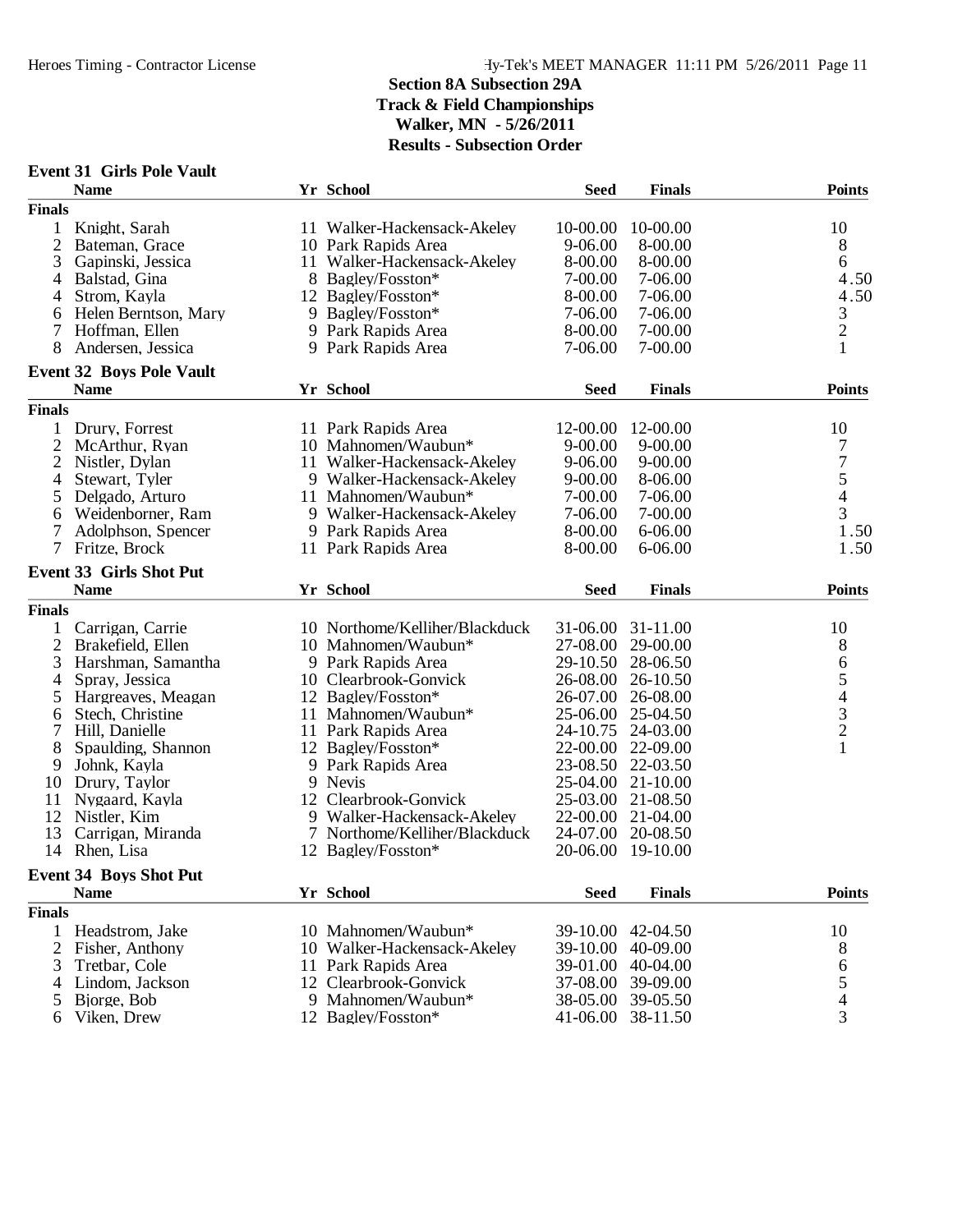|                | Finals  (Event 34 Boys Shot Put)   |                                |             |                   |                                            |
|----------------|------------------------------------|--------------------------------|-------------|-------------------|--------------------------------------------|
|                | <b>Name</b>                        | Yr School                      | <b>Seed</b> | <b>Finals</b>     | <b>Points</b>                              |
| $\overline{7}$ | Zimmer, Christopher                | 10 Walker-Hackensack-Akeley    | 37-00.00    | 37-05.50          | $\overline{c}$                             |
| 8              | Graupmann, Cody                    | 12 Northome/Kelliher/Blackduck | 35-09.50    | 36-09.50          | $\mathbf{1}$                               |
| 9              | Beuning, Steven                    | Trek-North                     | 35-05.00    | 35-10.50          |                                            |
| 10             | Schmaus, Logan                     | 11 Park Rapids Area            | 36-06.00    | 34-11.00          |                                            |
| 11             | Nordeen, Kory                      | 11 Walker-Hackensack-Akeley    | 39-07.00    | 34-10.00          |                                            |
| 12             | Reitan, Austin                     | 9 Mahnomen/Waubun*             | 35-05.00    | 34-07.50          |                                            |
| 13             | Fin Bolling, Joe                   | 11 Nevis                       |             | 36-00.00 33-10.50 |                                            |
|                | 14 Pierson, Scott                  | 11 Northome/Kelliher/Blackduck | 39-04.50    | 31-00.50          |                                            |
| 15             | Stevenson, Levi                    | 11 Park Rapids Area            | 29-09.00    | 30-08.00          |                                            |
| 16             | Keranen, Jacob                     | 10 Nevis                       | 31-10.00    | 29-02.00          |                                            |
| 17             | Nehl, Joseph                       | 12 Northome/Kelliher/Blackduck | 34-05.00    | 29-01.00          |                                            |
| 18             | Peterson, Landon                   | 9 Bagley/Fosston*              |             | 29-09.00 27-10.50 |                                            |
|                | <b>Event 35 Girls Discus Throw</b> |                                |             |                   |                                            |
|                | <b>Name</b>                        | Yr School                      | <b>Seed</b> | <b>Finals</b>     | <b>Points</b>                              |
| <b>Finals</b>  |                                    |                                |             |                   |                                            |
| 1              | Burgess, Angela                    | 10 Clearbrook-Gonvick          | $85 - 10$   | $91-10$           | 10                                         |
| $\overline{c}$ | Harshman, Samantha                 | 9 Park Rapids Area             | 84-11.50    | 84-02             | 8                                          |
| 3              | ackenzie Piprude, M                | 12 Walker-Hackensack-Akeley    | 81-07       | 80-03             | 6                                          |
| 4              | Anderson, Tara                     | 11 Walker-Hackensack-Akeley    | 76-00       | 79-09.50          | 5                                          |
| 5              | Harshman, Sarah                    | 7 Park Rapids Area             | 87-05       | 76-02             |                                            |
| 6              | Hargreaves, Meagan                 | 12 Bagley/Fosston*             | 92-06       | 75-01.50          | $\begin{array}{c} 4 \\ 3 \\ 2 \end{array}$ |
| 7              | Olson, Samantha                    | 9 Bagley/Fosston*              | $75-00$     | 73-07.50          |                                            |
| 8              | Fahey, Rachel                      | 7 Northome/Kelliher/Blackduck  | 71-06       | 73-06.50          | $\mathbf{1}$                               |
| 9              | Rogstad, Whitney                   | 12 Clearbrook-Gonvick          | 77-09       | 72-01.50          |                                            |
| 10             | Spaulding, Shannon                 | 12 Bagley/Fosston*             | $47 - 00$   | 68-08.50          |                                            |
| 11             | Radtke, Jenna                      | 10 Mahnomen/Waubun*            | 58-09       | 67-02.50          |                                            |
| 12             | Nistler, Kim                       | 9 Walker-Hackensack-Akeley     | 66-09       | $64-10$           |                                            |
| 13             | Carrigan, Carrie                   | 10 Northome/Kelliher/Blackduck | 69-08       | 59-09.50          |                                            |
| 14             | Hill, Danielle                     | 11 Park Rapids Area            | 72-09       | 52-07             |                                            |
| 15             | Brakefield, Ellen                  | 10 Mahnomen/Waubun*            | 68-11       | 52-05.50          |                                            |
| 16             | Nygaard, Kayla                     | 12 Clearbrook-Gonvick          | 63-02       | $51-11$           |                                            |
| 17             | Carrigan, Miranda                  | 7 Northome/Kelliher/Blackduck  | 53-09       | 48-01.50          |                                            |
|                | <b>Event 36 Boys Discus Throw</b>  |                                |             |                   |                                            |
|                | <b>Name</b>                        | Yr School                      | <b>Seed</b> | <b>Finals</b>     | <b>Points</b>                              |
| <b>Finals</b>  |                                    |                                |             |                   |                                            |
| 1              | Zornes, Preston                    | 12 Mahnomen/Waubun*            | 142-05      | 128-07            | 10                                         |
|                | Lindom, Jackson                    | 12 Clearbrook-Gonvick          |             | 121-05 123-08.50  | 8                                          |
| 3              | Tretbar, Cole                      | 11 Park Rapids Area            |             | 105-11 114-08.25  | 6                                          |
| 4              | Handyside, Kal                     | 9 Mahnomen/Waubun*             |             | 115-06 111-09.25  | 5                                          |
| 5              | McArthur, Tim                      | 12 Mahnomen/Waubun*            |             | 102-03 106-04.50  | 4                                          |
| 6              | Keranen, Jacob                     | 10 Nevis                       | 95-04       | 102-06            | 3                                          |
| 7              | Goebel, Sam                        | 11 Park Rapids Area            | 93-02       | 100-07            | $\overline{2}$                             |
| 8              | Fin Bolling, Joe                   | 11 Nevis                       | 98-02       | 100-00            | 1                                          |
|                | Schmaus, Logan                     | 11 Park Rapids Area            | 98-03       | 92-02.50          |                                            |
| 10             | Pierson, Scott                     | 11 Northome/Kelliher/Blackduck | 105-02      | 89-06.50          |                                            |
| 11             | Graupmann, Cody                    | 12 Northome/Kelliher/Blackduck | 101-01.25   | 87-11.25          |                                            |
| 12             | Miller, Kiefer                     | 7 Nevis                        | 78-00       | 83-10             |                                            |